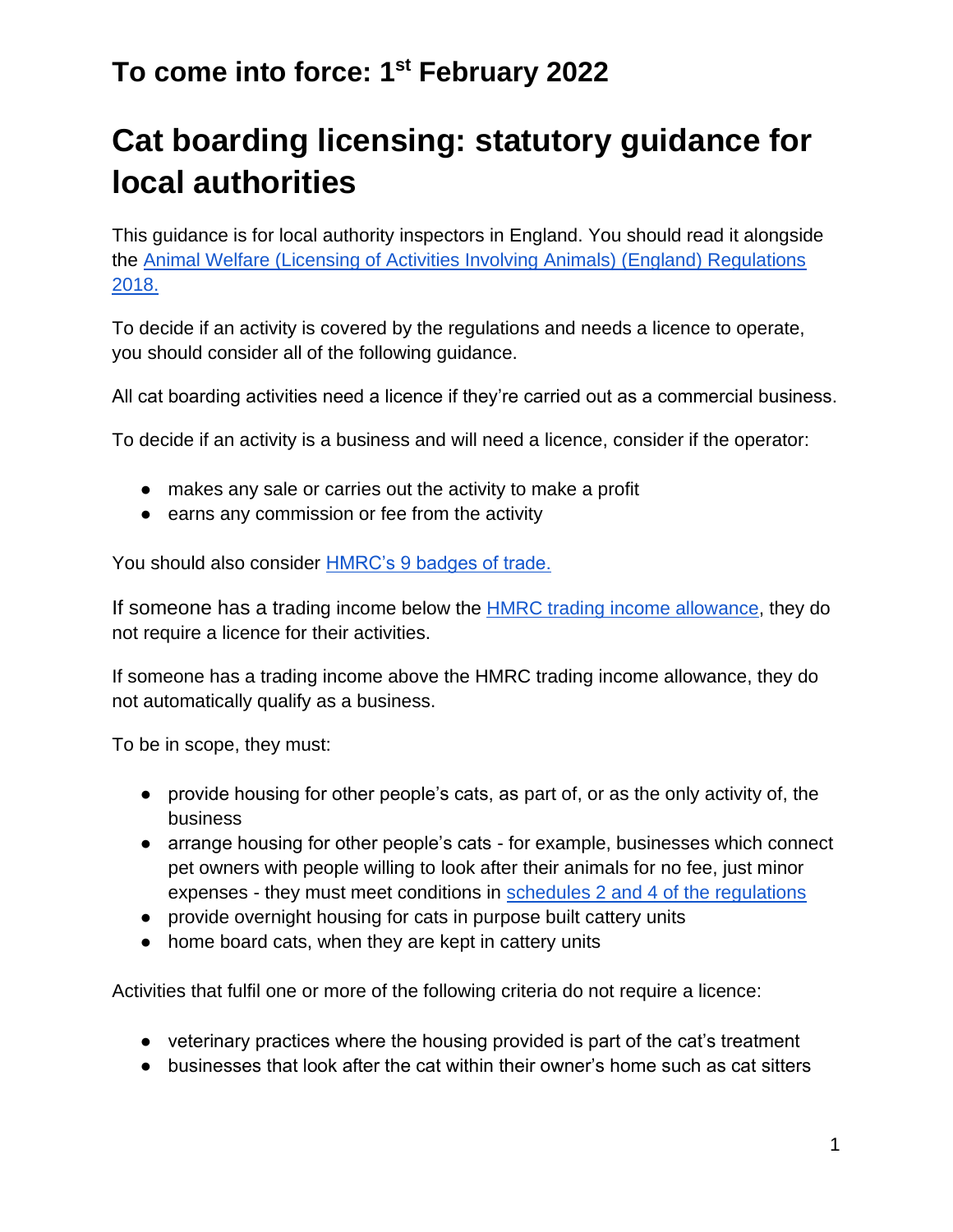### Minimum standards

It is expected that all businesses will meet and maintain minimum standards. If on a renewal inspection you identify minor failings that do not compromise welfare standards, follow the [risk-based approach to renewing a licence](link to section of procedural guidance doc).

To grant a new animal activities licence for cat boarding, you must check that businesses meet all of the minimum standards in this guidance.

### Higher standards

Businesses that meet the higher standards will get a 4 or 5 star rating in the Animals Activity Star Rating System.

Higher standards are required or optional. To achieve a higher rating, businesses boarding cats need to achieve:

- 100% of the required higher standards
- at least 50% of the optional higher standards

If a business meets the higher standards, it will qualify for a longer licence that's valid for 2 or 3 years rather than one year. This lowers the cost of the licence.

See the [Procedural Guidance guide] for an explanation of the animal activity star rating system and how it incorporates a risk assessment of the business.

### Part A – General conditions (Schedule 2 of the Regulations)

Paragraph numbers relate to the conditions in the schedules of the regulations.

#### 1.0 Licence display

1.1 A copy of the licence must be clearly and prominently displayed on any premises used for the licensable activity.

The licensed premises address must be displayed on the licence. It must be displayed in a public-facing area of the premises such as the entrance.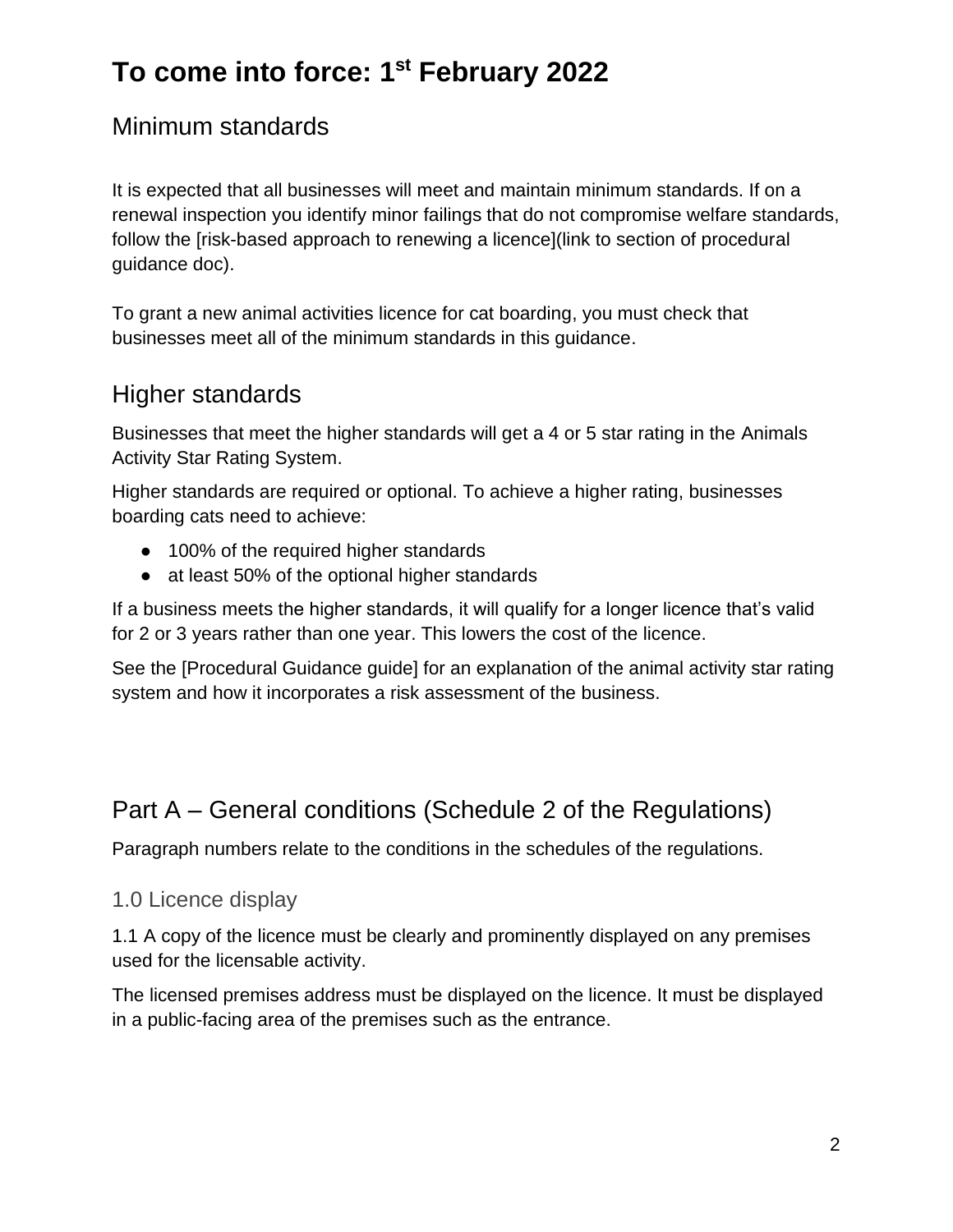1.2 The name of the licence holder followed by the number of the licence holder's licence must be clearly and prominently displayed on any website used in respect of the licensable activity.

### 2.0 Records

2.1 The licence holder must ensure that at any time all the records that the licence holder is required to keep as a condition of the licence are available for inspection by an inspector in a visible and legible form or, where any such records are stored in electronic form, in a form from which they can readily be produced in a visible and legible form.

2.2 The licence holder must keep all such records for at least 3 years beginning with the date on which the record was created.

Electronic records must be backed up.

#### 3.0 Use, number and type of animal

3.1 No animals or types of animal other than those animals and types of animal specified in the licence may be used in relation to the relevant licensable activity.

The licence applies only to boarding cats. If you are concerned about the welfare of other animals, you should inform the relevant person in the local authority, the police or a suitable animal welfare organisation.

3.2 The number of animals kept on any premises at any time must not exceed the maximum that is reasonable taking into account the facilities and staffing.

The licence must clearly state the maximum number of cats that are allowed on the premises. Undeclared numbers are a breach of the licence, especially if staffing levels are not increased.

You should take into account any other cats that are on the premises (such as pets) and the impact on facilities and staffing. If a cat is located in a different part of the facility, it wouldn't necessarily need to be included in the figure for the licence.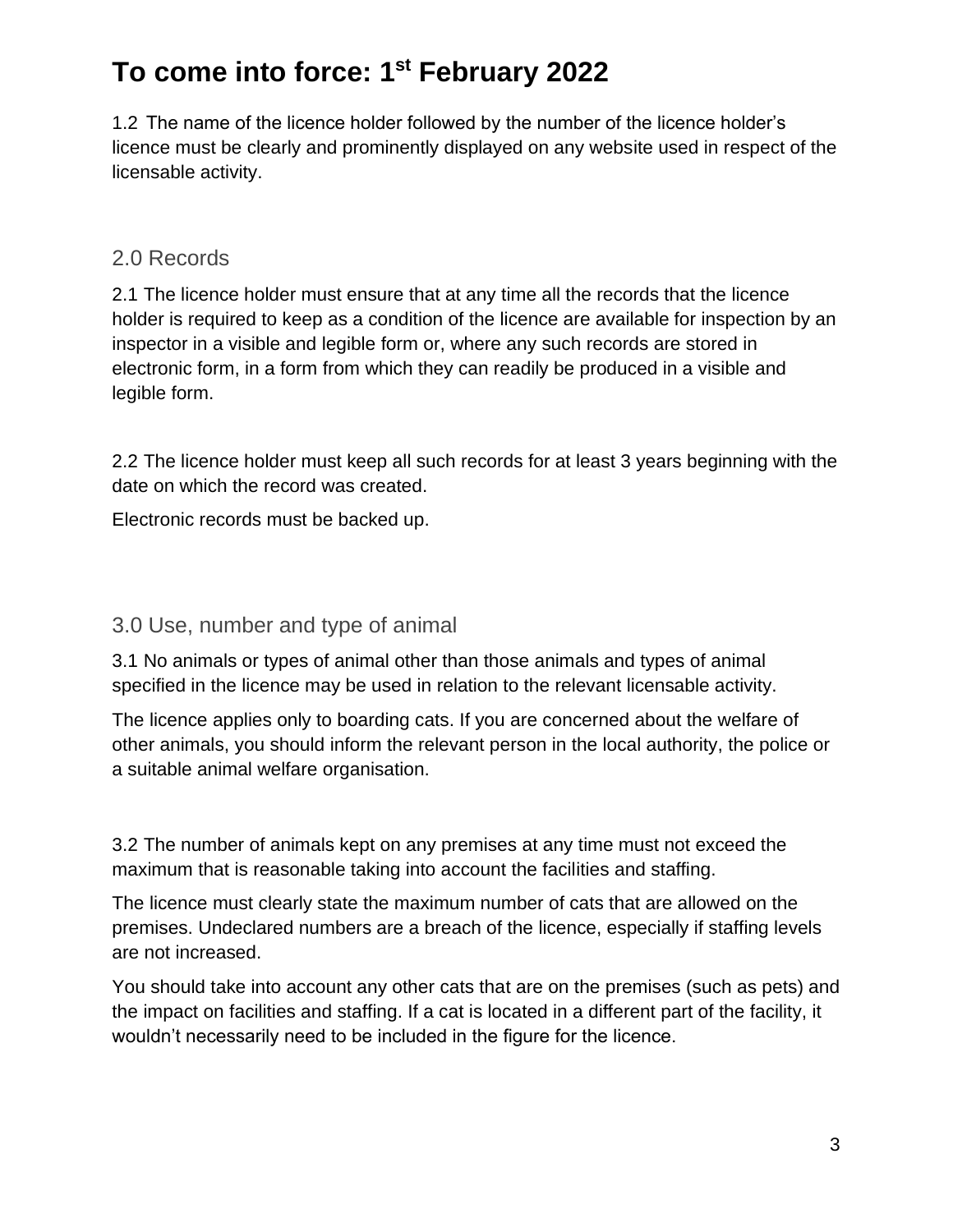### 4.0 Staffing

4.1 Sufficient numbers of people who are competent for the purpose must be available to provide a level of care that ensures that the welfare needs of all the animals are met.

The business must have enough staff to fully meet the welfare needs of each cat.

Each member of staff should have 25 cats or less to care for.

If there is evidence that the cats' welfare needs are not being met, you should consider the staffing levels against:

- the size of premises
- the layout of the premises (the number of cats that are allowed in each separate area)
- the qualifications and experience of staff
- advice from the local authority's veterinary officer
- use of part-time staff or volunteers

4.2 The licence holder or a designated manager and any staff employed to care for the animals must have competence to both:

- identify the normal behaviour of the species for which they are caring
- recognise signs of and take appropriate measures to mitigate or prevent, pain, suffering, injury, disease or abnormal behaviour

You should look at training records as evidence of suitable induction training of staff in:

- animal welfare, including recognising poor welfare
- animal handling
- animal behaviour
- cleanliness and hygiene
- feeding and food preparation
- disease prevention and control
- recognition and first aid treatment of sick or injured animals

Staff who care for the cats must either:

- hold a formal qualification, such as a Level 2 OFQUAL regulated qualification appropriate for their role
- show they have relevant and sufficient knowledge and experience

If no accredited training course exists that is appropriate to the activity, then other evidence of training must be provided, such as industry generated courses.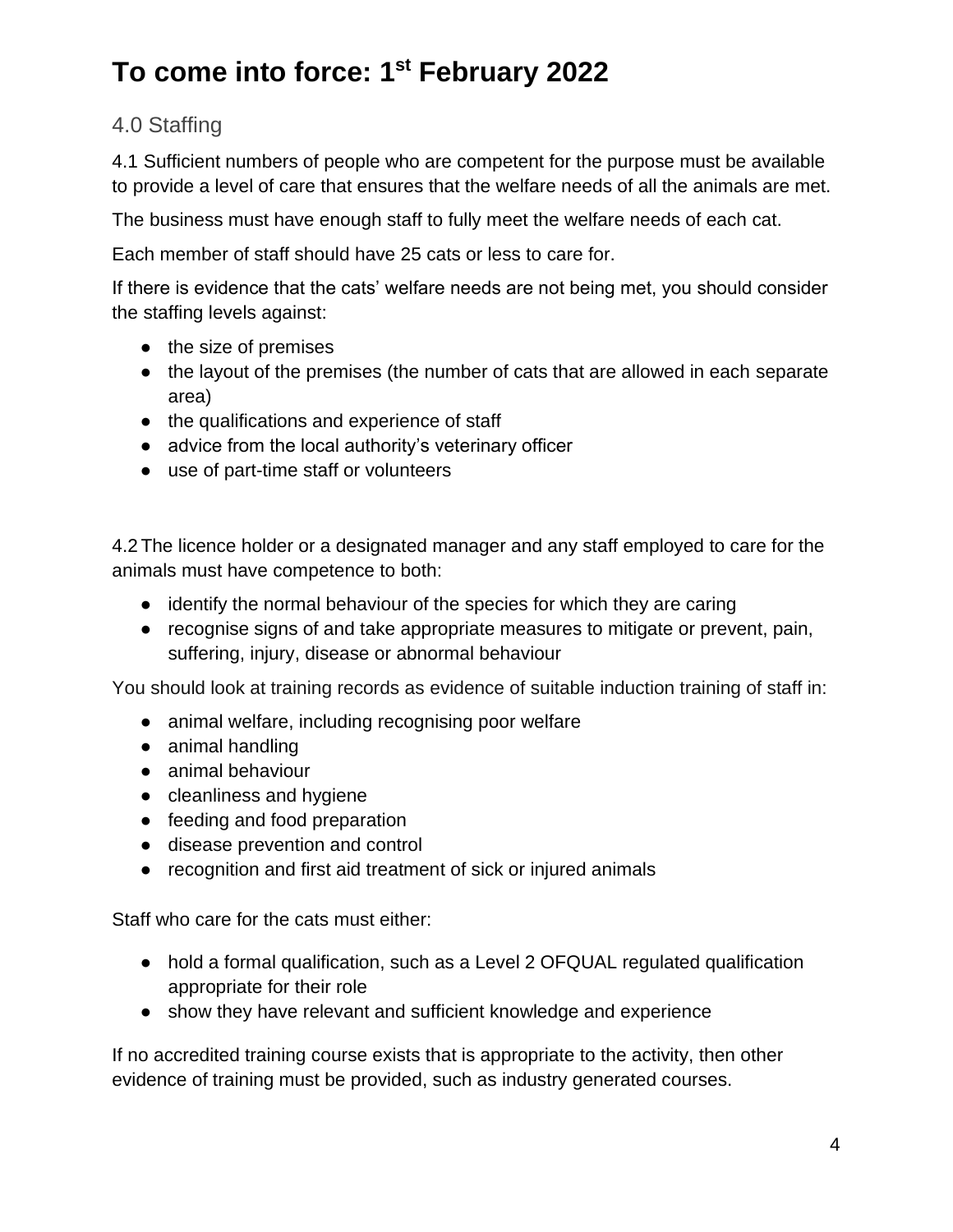Individuals undertaking an OFQUAL regulated qualification must have suitably progressed in 12 months and have completed the qualification within 2 years.

4.3 The licence holder must provide and ensure the implementation of a written training policy for all staff.

The staff training policy must be reviewed and updated each year. It must include:

- an annual appraisal
- planned and continued professional development
- recognition of knowledge gaps

This applies to all staff including the licence holder.

Training can be demonstrated by:

- engagement with online courses
- annual appraisal documents

Licence holders must be able to provide evidence of staff attendance or completion of the training.

#### Required higher standard for staffing

There must be at least one full time member of staff for every 20 cats, or a higher number of qualified staff.

#### Optional higher standard for staffing

There must be at least one member of staff that has a relevant OFQUAL regulated Level 3 qualification.

#### 5.0 Suitable environment

5.1All areas, equipment and appliances that animals can access must present minimal risks of injury, illness and escape. They must be constructed in materials that are robust, safe and durable, in a good state of repair and well maintained.

Timber must be good quality and well kept. Any damaged areas must be sealed or over-clad. Wood must be smooth, treated, properly maintained and waterproof.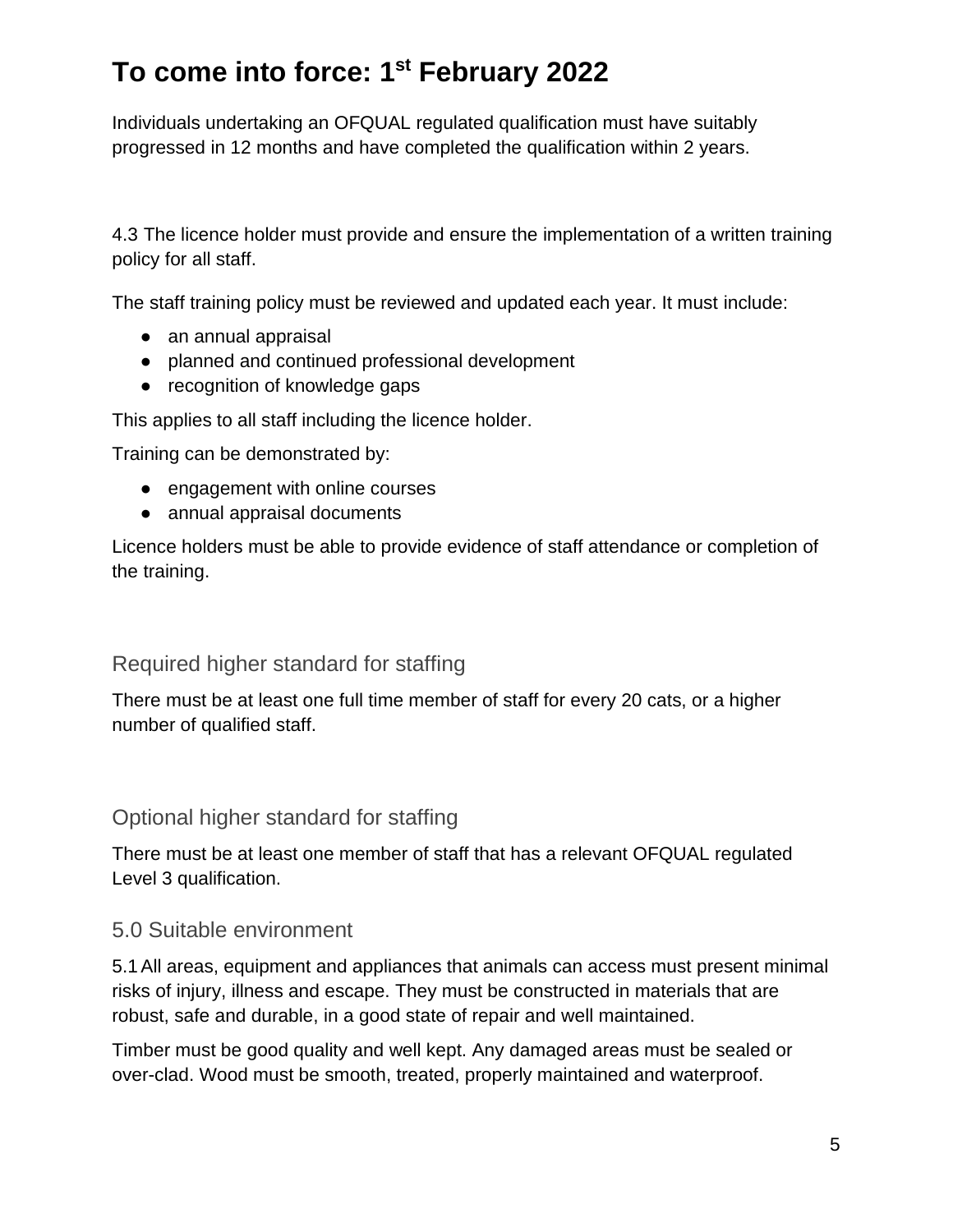Interior surfaces, including floors, must be smooth and waterproof. Surfaces must be able to be disinfected, where appropriate. Floors must have a non-slip, solid surface. Junctions between sections must be covered or sealed.

There must not be any sharp edges, projections, rough edges or other hazards which could injure a cat.

Windows and doors must be:

- escape proof
- strong enough to resist scratching
- capable of being secured properly

Access doors must not be propped open.

All wire mesh or fencing must be strong and rigid. It must be kept in good repair to prevent escape.

External doors or gates must be lockable. Staff must have easy access to keys in case of an emergency.

Gaps or openings must be small enough to prevent a cat's head passing through, or trapping any limb or body parts.

Unit doors should open inwards to protect the health and safety of staff. If this is not possible, there must be a documented procedure to demonstrate the safety of staff.

Door openings must be constructed in a way that the passage of water or waste is not prevented. Water or waste must not be allowed to gather because of inaccessibility.

If cats have access to mesh, the diameter of the wire must not be less than 1.6 millimetres (16 gauge welded mesh). Mesh size must not exceed 25 millimetres in one direction. It should be positioned on the inside of the framework of runs to prevent damage of uprights by cats scratching any woodwork.

Any drainage must be effective to make sure there is no standing or pooling of liquids. A minimum gradient of 1:80 is advised to allow water to run off. Waste or water must not run off into neighbouring pens or cat units.

Units must open onto secure corridors or other secure areas so that cats cannot escape from the premises.

Units should be designed so cats can exercise and be handled within the unit.

5.2 Animals must be kept in an environment suitable to their species and condition (including health status and age) at all times, with respect to:

(a) their behavioural needs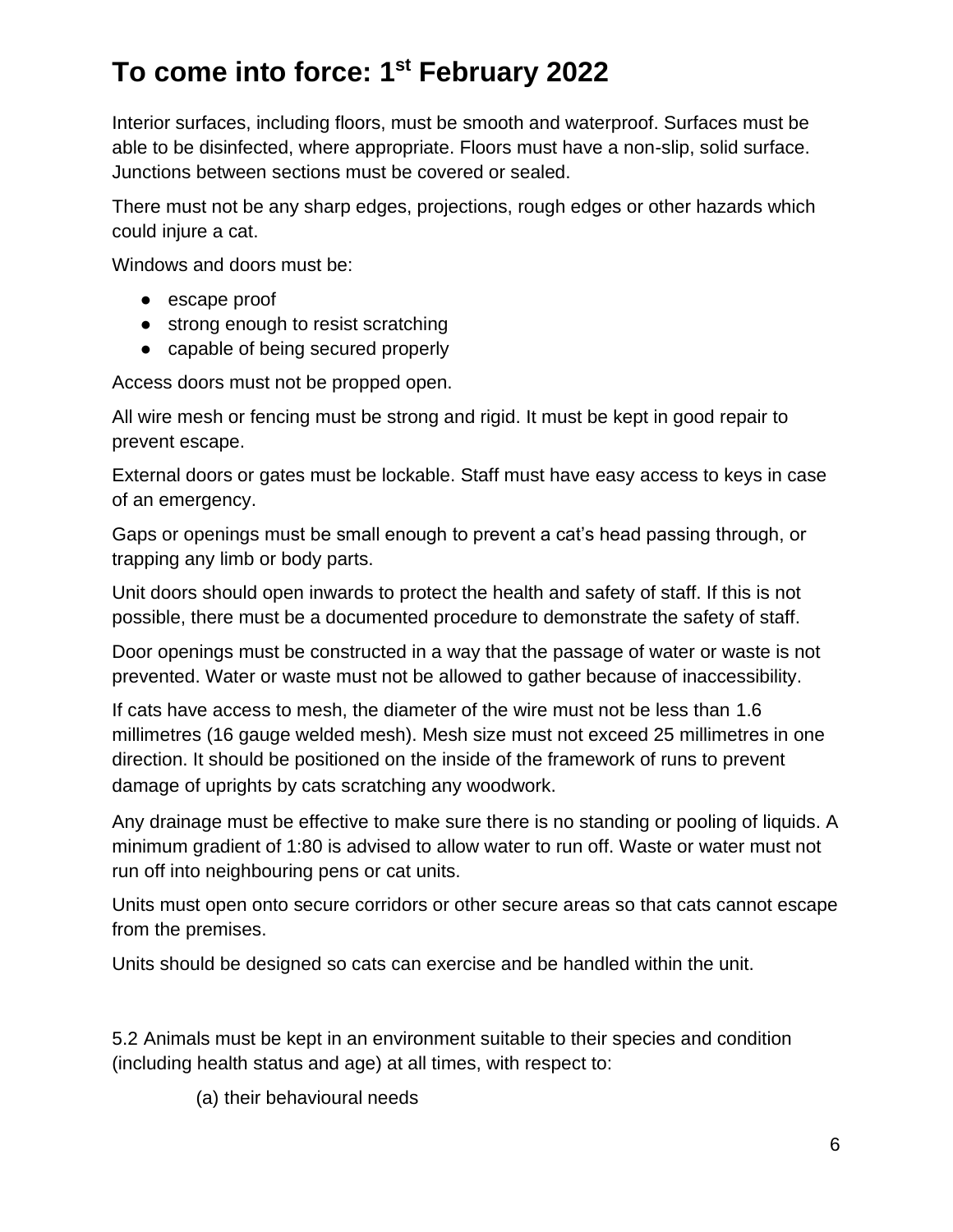- (b) its situation, space, air quality, cleanliness and temperature
- (c) the water quality (where relevant)
- (d) noise levels
- (e) light levels
- (f) ventilation

Cats must not be restricted to areas that get too hot or too cold, causing them distress. The insulation and temperature must keep some part of the sleeping area between 15°C and 26°C. The temperature must never go below 10°C.

Additional heat may be provided by heated beds or pads, but they must not be the main source of heat for the cats. The cat must be able to remove itself from the source of heat.

Heaters must not be sited in a way or location where they present a risk of burning or electrocution to cats or humans, or risk a fire.

Cats must be monitored to check if they are too hot or too cold. If a cat is showing signs of heat or cold intolerance steps must be taken to protect the welfare of the cat.

Cats must not be exposed to:

- excessive or continuous noise such as dogs barking
- draughts

Ventilation must be provided in interior areas to avoid excess humidity.

5.3 Staff must ensure that the animals are kept clean and comfortable.

Cats must benefit from routine health regimes, including grooming. If necessary this must include cleaning of the eyes, keeping long fur from matting and inspection for parasites.

Cats must not routinely be removed from their cattery unit whilst it is being cleaned unless it is causing stress for the cat and there is a safe alternative temporary unit.

5.4 Where appropriate for the species, a toileting area and regular opportunities for toileting must be provided.

Cats must have a litter tray. Scented litter must not be used.

Bedding must be changed, cleaned and disinfected between cats or when soiled.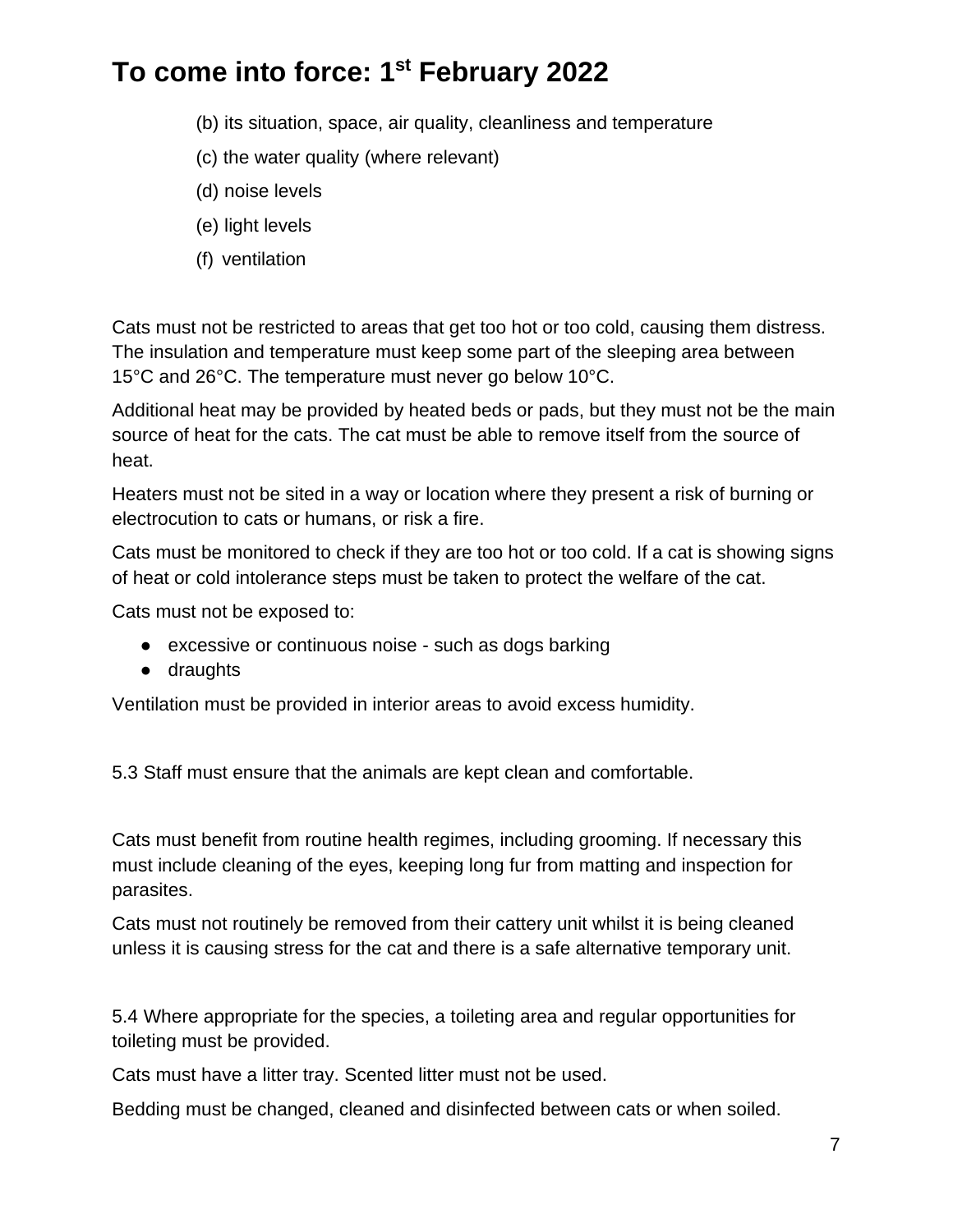5.5 Procedures must be in place to make sure housing and any equipment within it is cleaned as often as necessary and good hygiene standards are maintained. The housing must be capable of being thoroughly cleaned and disinfected.

Units must be inspected each day and kept in a clean condition. This must be done in line with the documented cleaning and disinfection procedure.

Each occupied unit must be cleaned at least once each day.

Units must be disinfected between new occupants and when necessary. Effective spot cleaning is allowed.

If a pest problem is identified, a pest control programme must be put in place.

5.6 The animals must be transported and handled in a manner that protects them from pain, suffering, injury and disease. This includes considering housing, temperature, ventilation and frequency.

All animals must be transported according to the [regulations laid down in current](https://www.legislation.gov.uk/uksi/2006/3260/contents/made)  [legislation.](https://www.legislation.gov.uk/uksi/2006/3260/contents/made)

The licence holder must demonstrate that a suitable vehicle is available to transport the cats. It does not have to be owned by the licence holder.

Cats must always be transported in a suitable, strong cat carrier. This applies to travel:

- within the cattery
- in a vehicle
- to and from a vehicle

Vehicles must be cleaned and disinfected after each collection or delivery of any new cats.

Cats must not be left in vehicles for unreasonable periods. They must never be left unattended in a car or other vehicle where the temperature may pose a risk to the cat. Consideration must be given to whether it is necessary to transport cats when the temperature poses a risk.

Enough breaks must be given for water and food where appropriate.

5.7 All the animals must be easily accessible to staff and for inspection. There must be sufficient light for the staff to work effectively and observe the animals.

Where practicable this must be natural light, but artificial light must be available. If artificial lighting is used it must be within a range of 10 to 12 hours daily.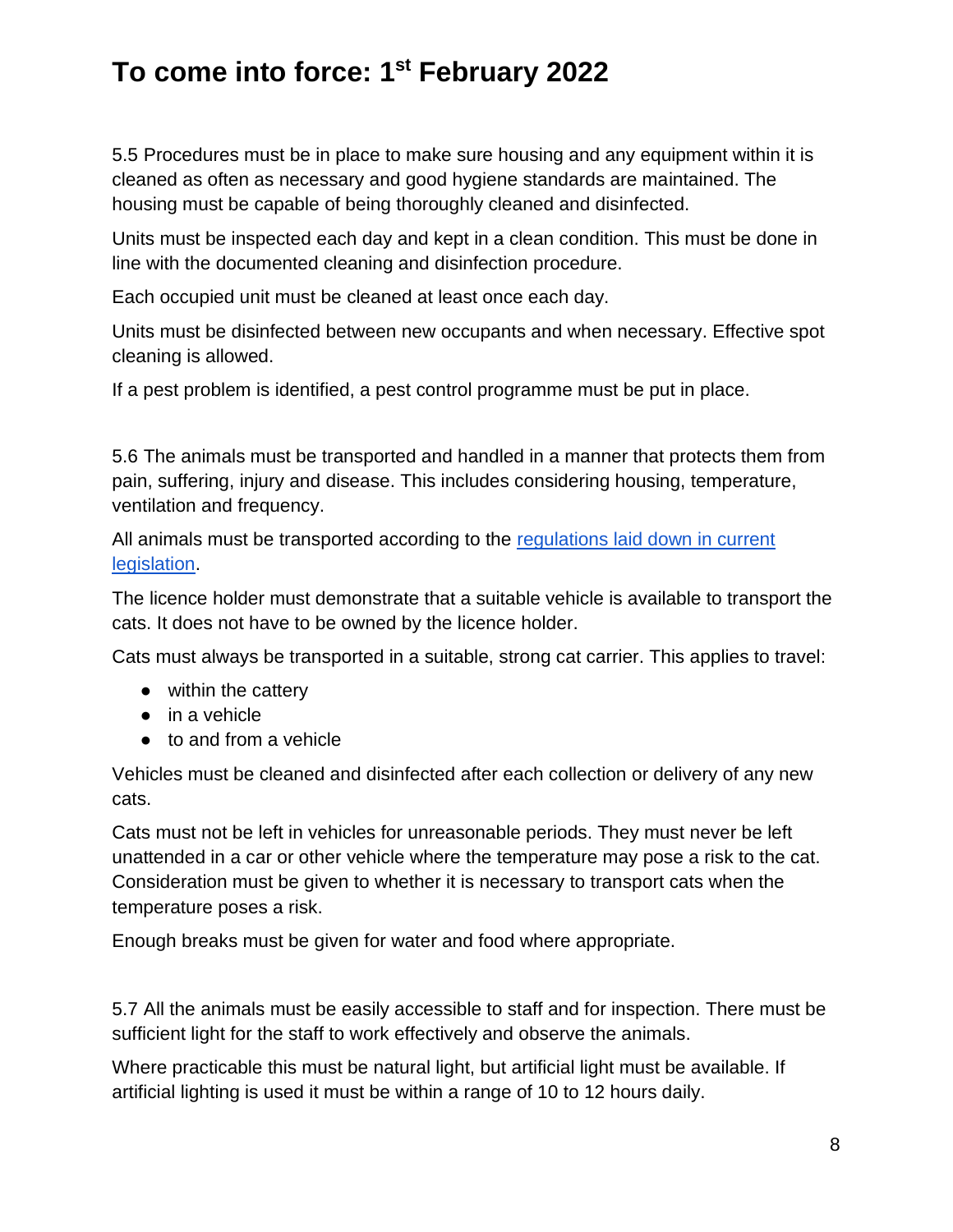Lights must be turned off overnight to provide a period of darkness.

5.8 All resources must be provided in a way (for example as regards frequency, location and access points) that minimises competitive behaviour or the dominance of individual animals.

If cats from the same household share a unit there must be multiples of all resources equal or greater than the number of cats. Examples of resources include:

- food
- water
- litter trays
- resting and sleeping areas
- enrichment items (such as toys)

5.9 The animals must not be left unattended in any situation or for any period likely to cause them distress.

All cats must be checked often throughout the day. The licence holder or responsible person must visit the cats at regular intervals no more than 3 hours apart (from 8am until 6pm). Cats must also be checked as often as needed for their individual health, safety and welfare.

Required higher standards for providing a suitable environment for cats

All cats must be checked at least once at an appropriate interval out of hours (between 6pm and 8am) by a person or CCTV.

Temperature in the sleeping area must be between 18°C and 26°C.

The environment must have a layout and design that gives the cats choice.

#### Optional higher standards for providing a suitable environment cats

Ventilation must be a managed, fixed or portable, air system to maintain appropriate temperatures in all weathers. This can be an air conditioning unit or removable fans but these must be safely installed away from cats.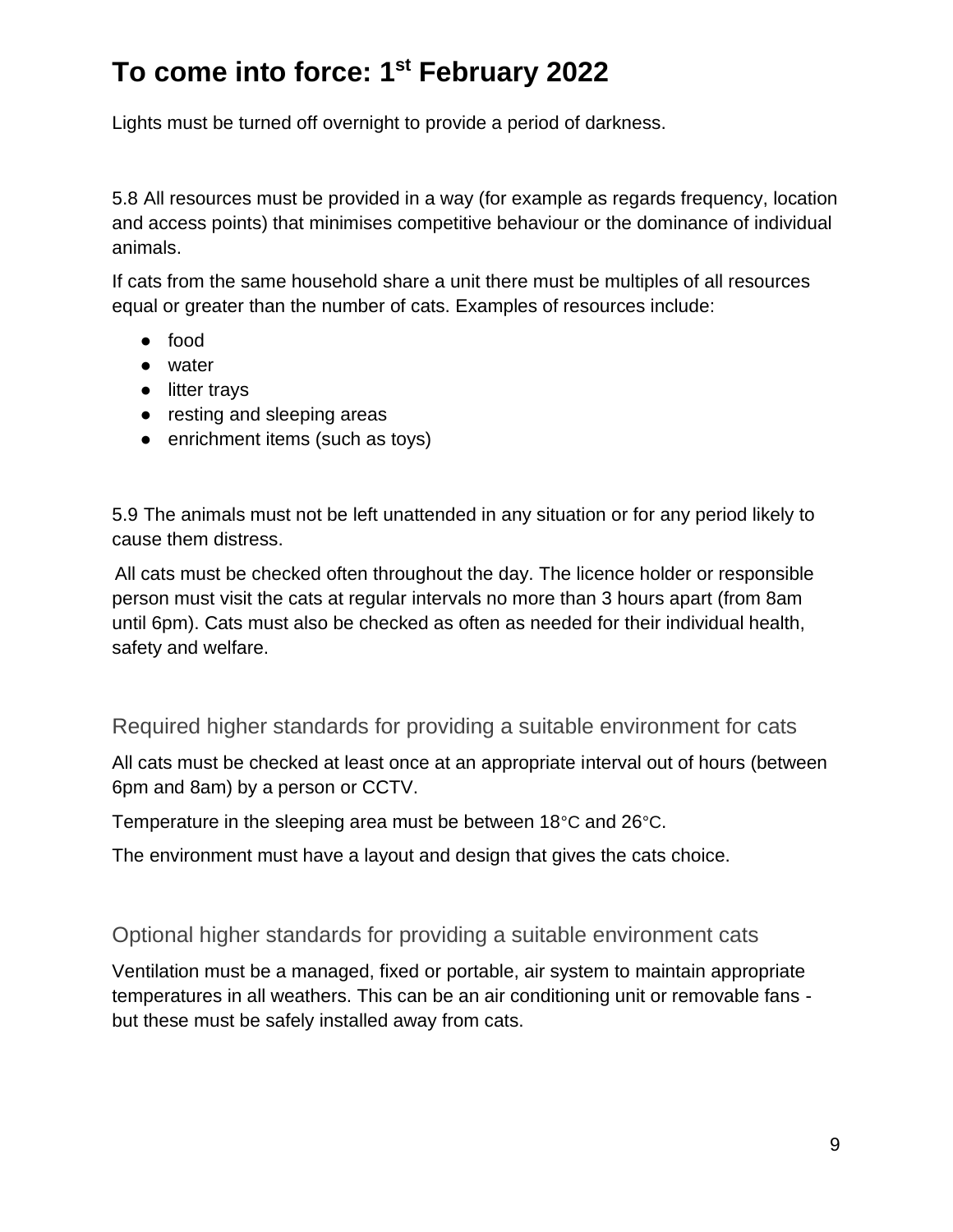#### 6.0 Suitable diet

6.1 The animals must be provided with a suitable diet in terms of quality, quantity and frequency. Any new feeds must be introduced gradually to allow the animals to adjust to them.

Adult cats must have at least 2 meals a day at least 8 hours apart, as appropriate to the cat's needs.

Dietary requirements that are agreed with the owner must be followed. If there are concerns about an individual cat's diet, veterinary advice must be sought.

One feeding bowl and one water bowl must be provided for each cat. These must be separate containers.

Food and water must be kept away from each other and away from the litter tray (at least 60 centimetres apart).

6.2 Feed and (where appropriate) water intake must be monitored, and any problems recorded and addressed.

If a cat has no appetite for longer than 48 hours, veterinary advice must be sought. Seek advice from a vet earlier if there are specific concerns or known health problems.

Water intake must be checked and veterinary advice sought if a cat is not drinking or is drinking too much.

The general condition of the cats must be observed. Cats displaying significant weight loss or gain must be checked by a vet and treated as needed.

6.3 Feed and drinking water provided to the animals must be unspoilt and free from contamination.

Food bowls should be emptied and cleaned following feeding so that food, particularly wet food, is not left out until the next feeding time.

Fridges for feed storage must be provided.

Feed must be stored away from risk of vermin and in cool and dry places.

6.4 Feed and drinking receptacles must be capable of being cleaned and disinfected, or disposable.

Receptacles must be: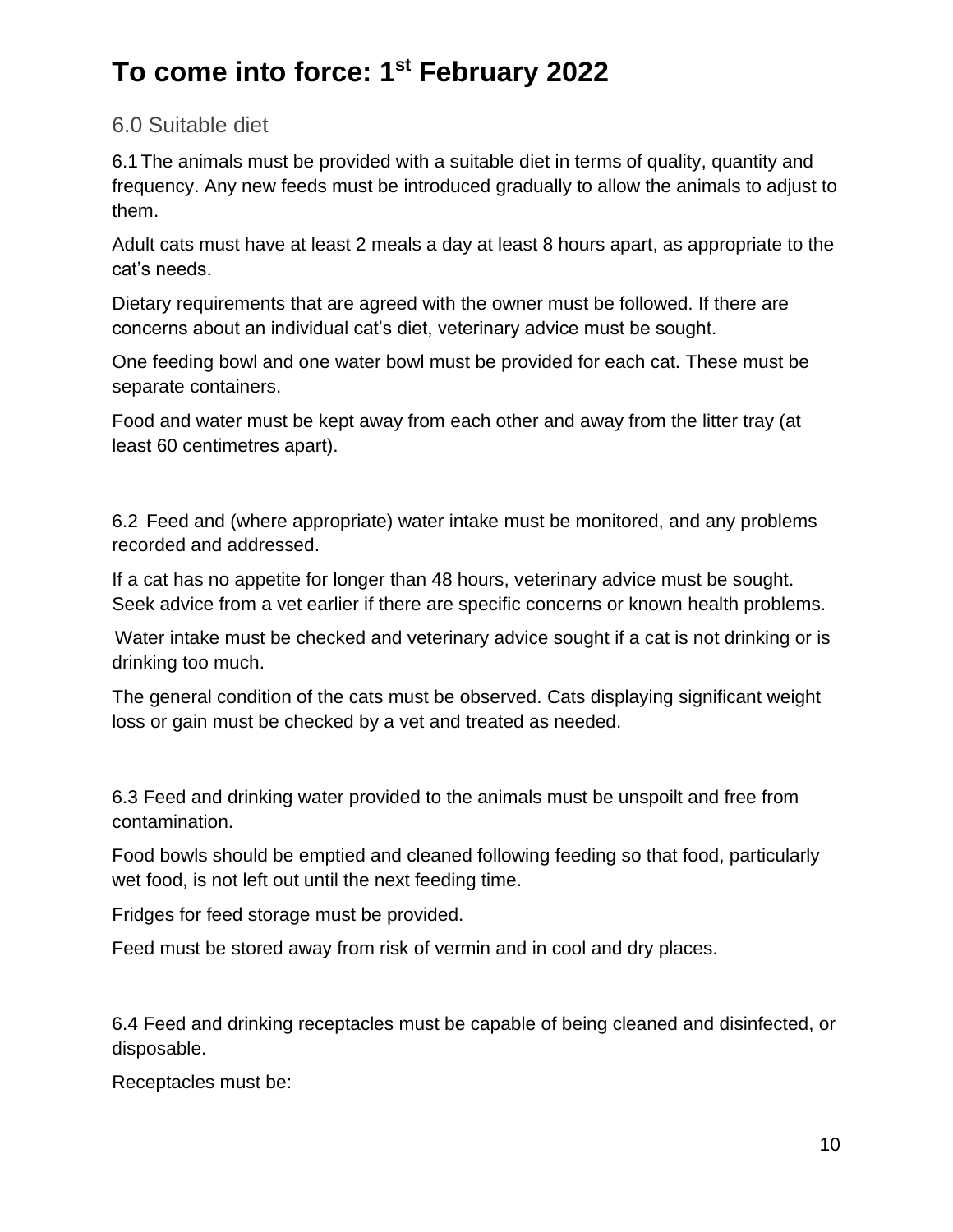- non-porous
- cleaned daily
- disinfected between different cats
- disinfected at least once every week
- disposed of if damaged

6.5 Constant access to fresh, clean drinking water must be provided in a suitable receptacle for the species that requires it.

Fresh, clean drinking water must be provided each day. It must be in a clean container and changed or refreshed as often as needed.

Several water bowls must be available to make sure all the cats have access to water.

6.6 Where feed is prepared on the premises, there must be hygienic facilities for its preparation, including a working surface, hot and cold running water and storage.

A separate hand wash basin with an adequate supply of hot and cold water must be available for staff to wash their hands. This must be connected to a suitable drainage system.

Soap and hygienic hand drying facilities must also be available.

The food preparation area must be kept clean and free from vermin at all times.

Receptacles for a cat's food and drink must not be used for any other purpose.

#### 7.0 Monitoring behaviour and training

7.1 Active and effective environmental enrichment must be provided to the animals in inside and outside environments.

The business must have a documented programme that shows how they provide an enriching environment to the cats. All cats must have access to:

- appropriate toys
- scratching posts
- hiding places

Items must be checked each day to make sure they remain safe.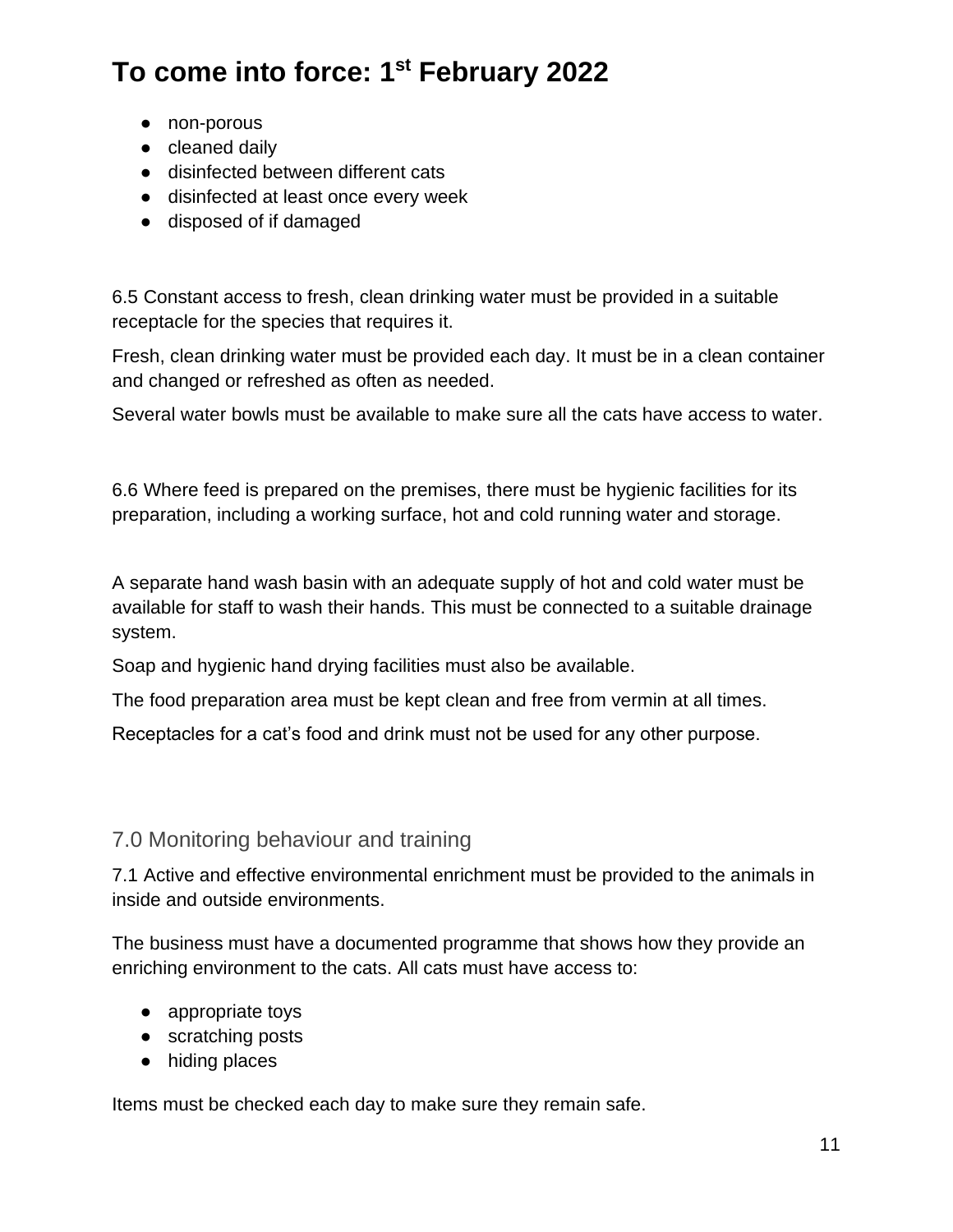Feeding enrichment can be provided too, unless a vet advises against it.

7.2 For species whose welfare depends partly on exercise, opportunities to exercise which benefit the animals' physical and mental health must be provided, unless advice from a vet suggests otherwise.

Cats must not be taken from their individual units except in an emergency or for veterinary treatment.

Communal exercise areas are not acceptable.

7.3 The animals' behaviour and any changes of behaviour must be monitored. Advice must be sought, as appropriate and without delay, from a vet or, in the case of fish, any person competent to give such advice if adverse or abnormal behaviour is detected.

The behaviour of each cat must be monitored each day. Changes in behaviour must be recorded and acted upon if there are signs of:

- suffering
- stress
- fear
- aggression
- anxiety

Staff must get advice from a vet, who may refer the cat to a suitably qualified animal behaviourist.

7.4 Where used, training methods or equipment must not cause pain, suffering or injury.

Cats are not likely to be trained when staying in a boarding cattery.

7.5 All immature animals must be given suitable and adequate opportunities to:

(a) learn how to interact with people, their own species and other animals where such interaction benefits their welfare, and

(b) become habituated to noises, objects and activities in their environment

Habituation and socialisation happens early in cats – mostly before 8 weeks of age. It's not likely that kittens under 8 weeks of age will be boarding in a cattery. If they are, they should be with their mother.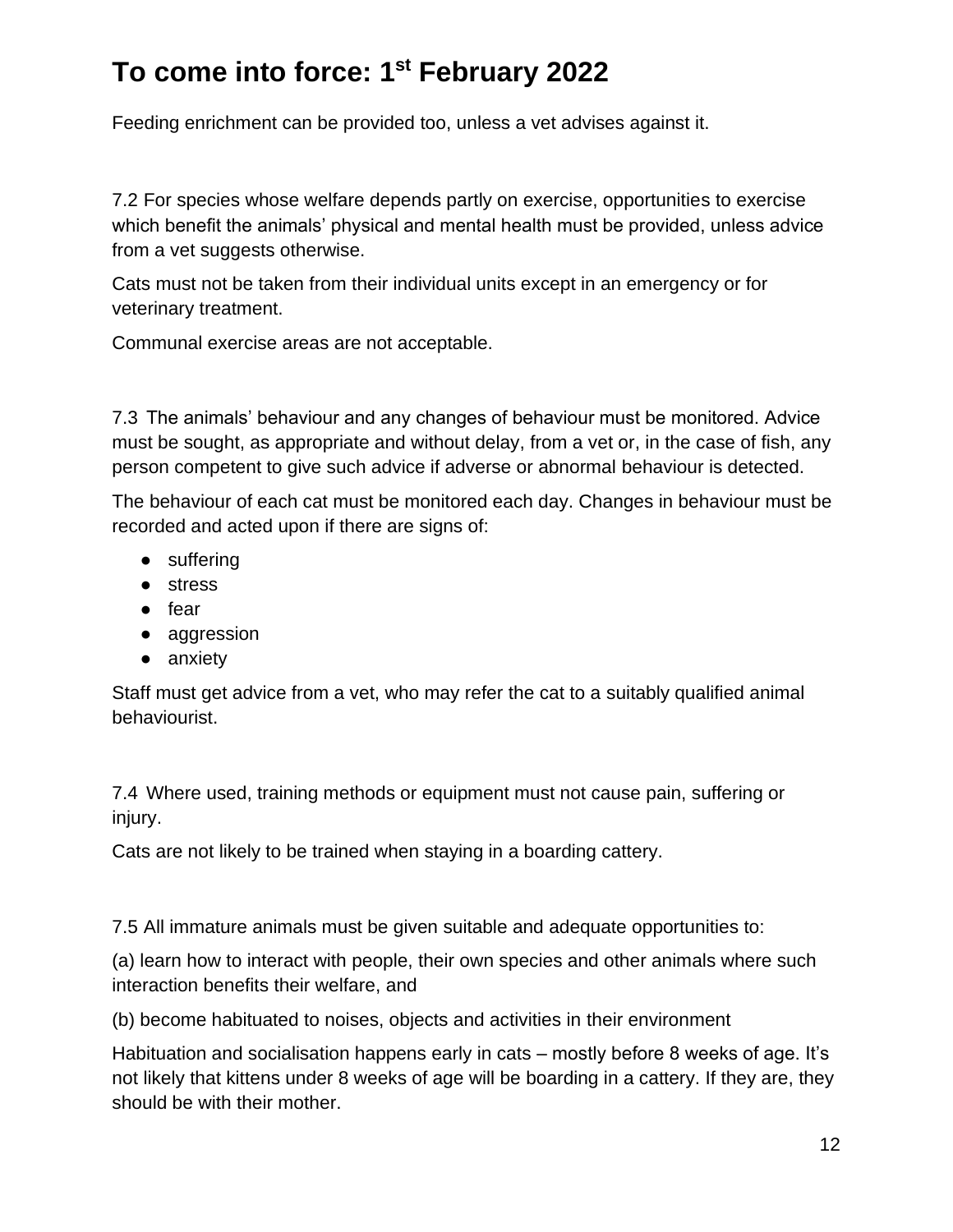Kittens would be very susceptible to disease. They would also need an appropriate environment to learn and develop.

Optional higher standards for monitoring animal behaviour

Behavioural observations must be recorded daily

#### 8.0 Animal handling and interactions

8.1 All people responsible for the care of the animals must be competent in the appropriate handling of each animal to protect it from pain, suffering, injury or disease.

Cats must always be handled humanely and appropriately to suit their individual needs. Handling must minimise stress and distress such as anxiety, fear, frustration and pain.

Cats must never be punished so that they become frightened or display agitated behaviour.

People must have the competence to handle cats correctly. They must be able to identify cats that are anxious or fearful about contact.

A cat must not be picked up by the scruff of its neck (scruffing), unless it is an absolute last resort.

8.2 The animals must be kept separately or in suitable compatible social groups appropriate to the species and individual animals. No animals from a social species may be isolated or separated from others of their species for any longer than is necessary.

Cats from different households must never share a unit. If cats from the same household share a unit, the owner must have given written consent. The cats must also be monitored. Consent from the owner must include authority to separate cats, if there are any problems.

8.3 The animals must have at least daily opportunities to interact with people where such interaction benefits their welfare.

Cats must have human interactions specific and appropriate to their needs. The needs of individual cats will be reassessed each day.

A cat must never be forced to interact with a person or people. A cat must be able to avoid people if it wishes.

Required higher standard for animal interactions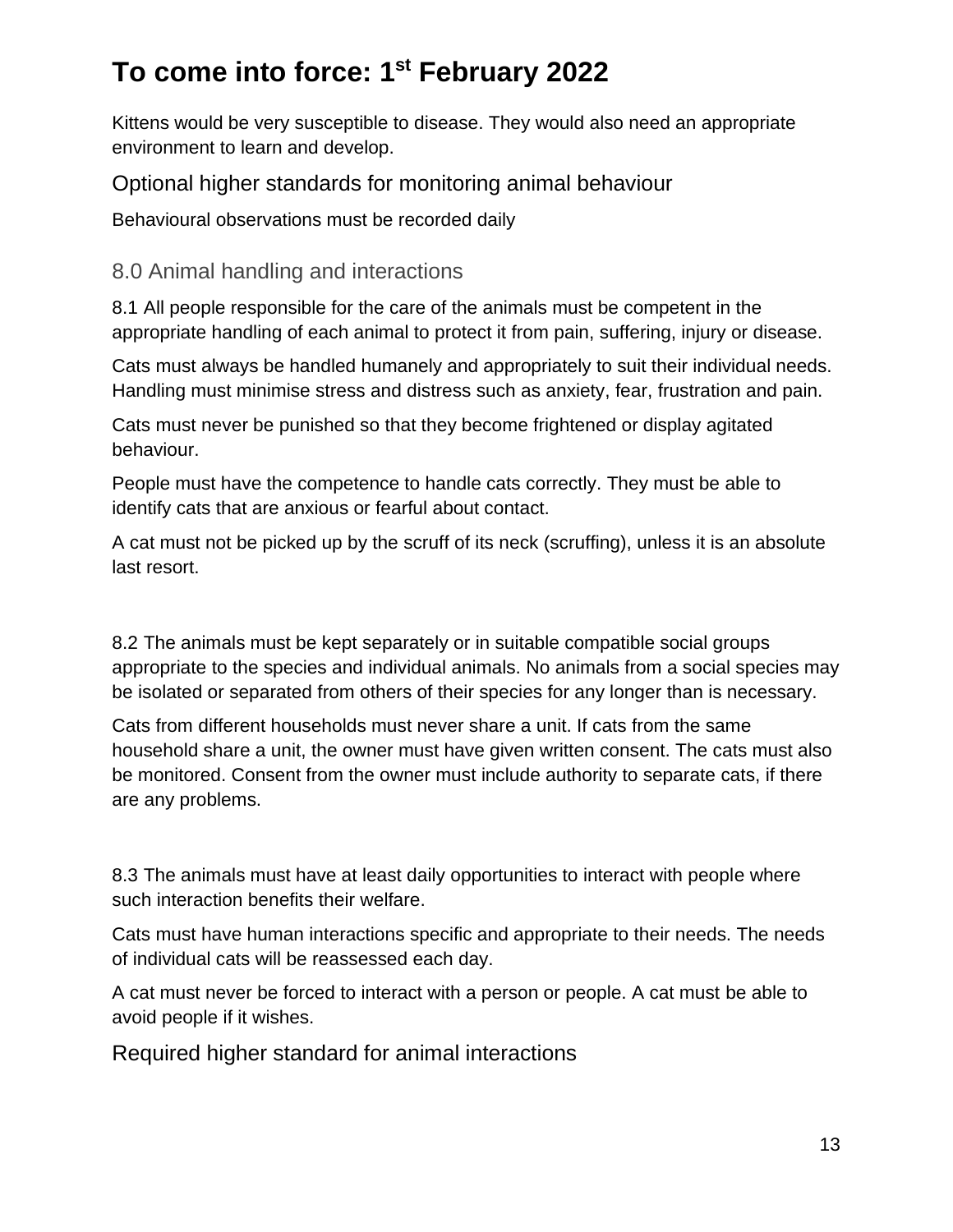If more than one cat shares a unit, daily behavioural observations must be recorded and acted upon. These should especially focus on any signs of stress or aggression.

- 9.0 Protection from pain, suffering, injury and disease
- 9.1 Written procedures must
- (a) be in place and implemented covering:
- (i) feeding regimes
- (ii) cleaning regimes
- (iii) transportation
- (iv) the prevention of, and control of the spread of, disease
- (v) monitoring and ensuring the health and welfare of all the animals
- (vi) the death or escape of an animal (including the storage of carcasses)

(b) be in place covering the care of the animals following the suspension or revocation of the licence or during and following an emergency

The procedures must demonstrate how the conditions in this guidance are met.

9.2 All people responsible for the care of the animals must be made fully aware of these procedures.

9.3 Appropriate isolation, in separate self-contained facilities, must be available for the care of sick, injured or potentially infectious animals.

The business must have a facility to isolate any cat that is:

- injured
- $\bullet$  sick
- infectious or carrying a serious infectious disease

If a cat is in the isolation facility for more than 12 hours, the facility must follow the same size and facility requirements as a normal cattery unit.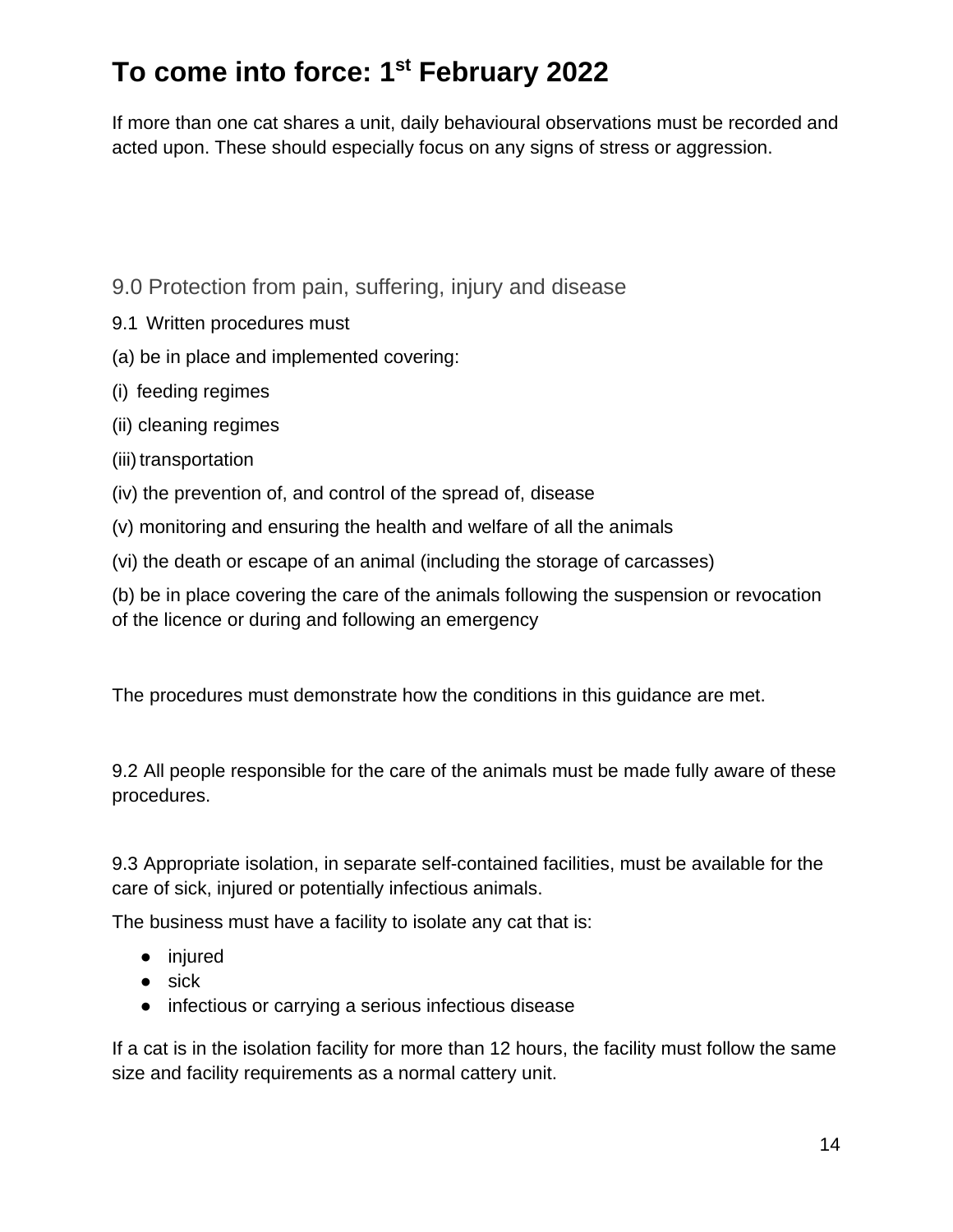If the isolation facility is at another location, such as a local veterinary practice, the licence holder must be able to show evidence that it's ready to use (for example, a letter from the practice).

All staff must understand the procedures to prevent the spread of infectious disease between cats.

When staff are handling cats in the isolation facility, they must:

- wear protective clothing and footwear
- follow cleaning procedures

The clothing must be kept in the isolation facility and only removed for cleaning and disinfection. Protective garments must either be:

- changed and laundered with appropriate disinfectant
- disposed of after handling a cat with a suspected infectious disease

The following items must be stored in the isolation facility and ready to use:

- separate feeding and water bowls
- a dedicated safe cat basket and bedding
- litter trays and litter
- cleaning utensils

Any cats in the isolation facility must be checked as often as the other cats. Staff must visit them after the other cats. If a separate person is caring for cats in the isolation facility this does not apply.

9.4 All reasonable precautions must be taken to prevent and control the spread among the animals and people of infectious diseases, pathogens and parasites.

The business owner must see an up-to-date veterinary vaccination record for all cats.

The cats must have current vaccinations against:

- feline panleukopenia
- feline parvovirus, also known as feline infectious enteritis
- feline respiratory viruses (feline herpesvirus and feline calicivirus)

Certification from a vet of a recent protective titre test may be accepted instead of a booster vaccination. The certificate must state that it is valid for the current period. It is the licensee's decision whether to accept such a certificate.

Vaccines used must be licensed for use in the UK. Homeopathic vaccination is not acceptable.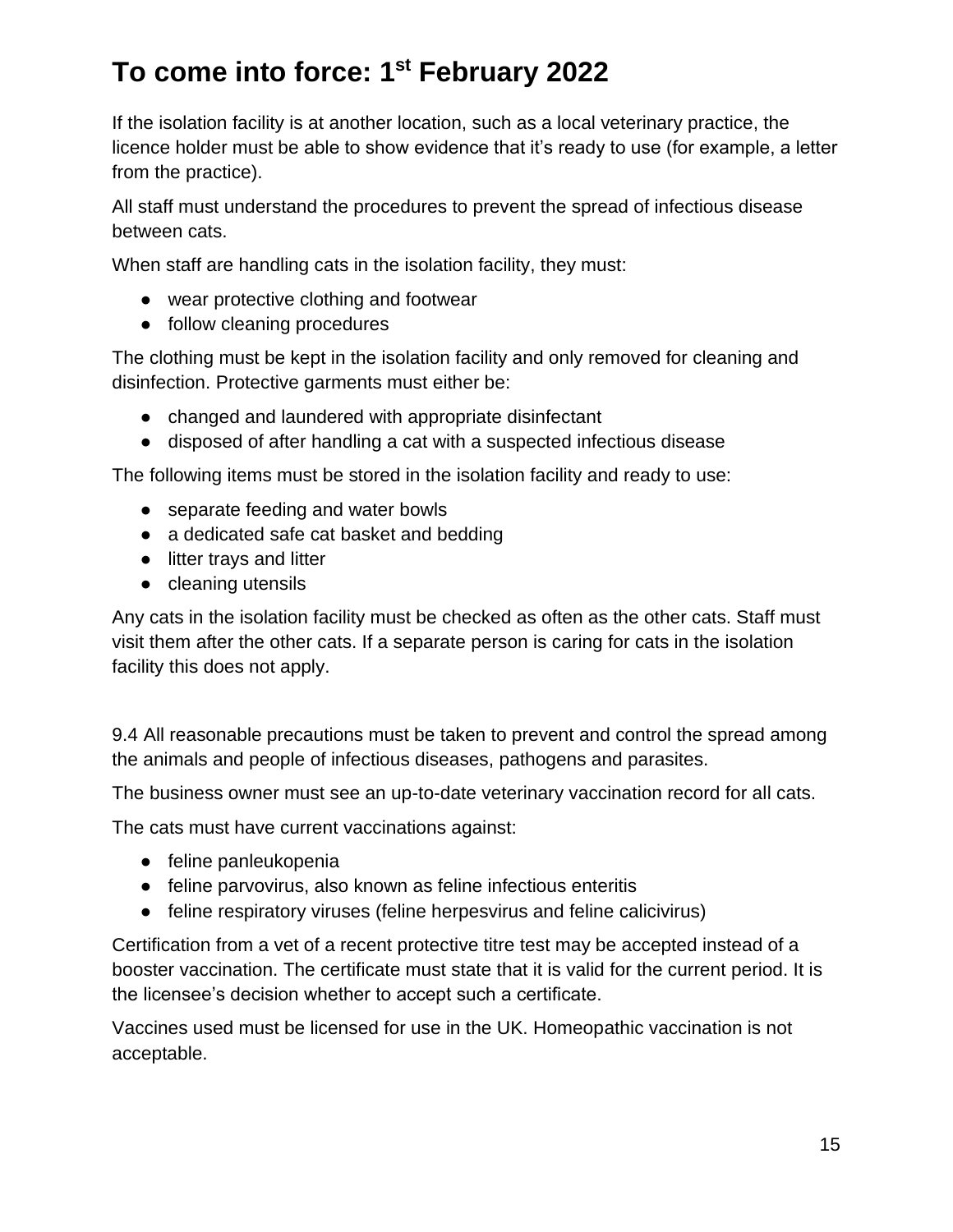If there is evidence of external parasites, such as fleas, ticks or lice, the cat must be treated with a product authorised by the Veterinary Medicines Directorate (VMD). The product must be licensed for use in the UK. Treatment must only happen after either:

- having a consultation with a vet, using the product as directed
- getting written consent from the owner or nominated person to treat the cat

9.5 All excreta and soiled bedding for disposal must be stored and disposed of in a hygienic manner and in accordance with any relevant legislation.

Waste (urine and faeces) must be:

- in a clearly-marked bin which is emptied each day or when full whichever is sooner
- removed in line with the documented cleaning and disinfection procedure

Storage of waste must be away from areas where food or animals are kept.

9.6 Sick or injured animals must receive prompt attention from a vet or, in the case of fish, an appropriately competent person and the advice of that vet or, in the case of fish, that competent person must be followed.

When a trained first aider suspects a cat is ill or injured, contact a vet for advice immediately. The business must record any instructions for treatment and seek further advice if there's ongoing concern.

They must contact the cat's owner or nominated person.

9.7 Where necessary, animals must receive preventative treatment by an appropriately competent person.

Any preventative treatment must be given with the written consent of the owner and under the direction of the vet.

9.8 The licence holder must register with a vet with an appropriate level of experience in the health and welfare requirements of any animals specified in the licence and the contact details of that vet must be readily available to all staff on the premises used for the licensable activity.

The vet's details must be displayed where they can be easily seen by all staff members. This must the include: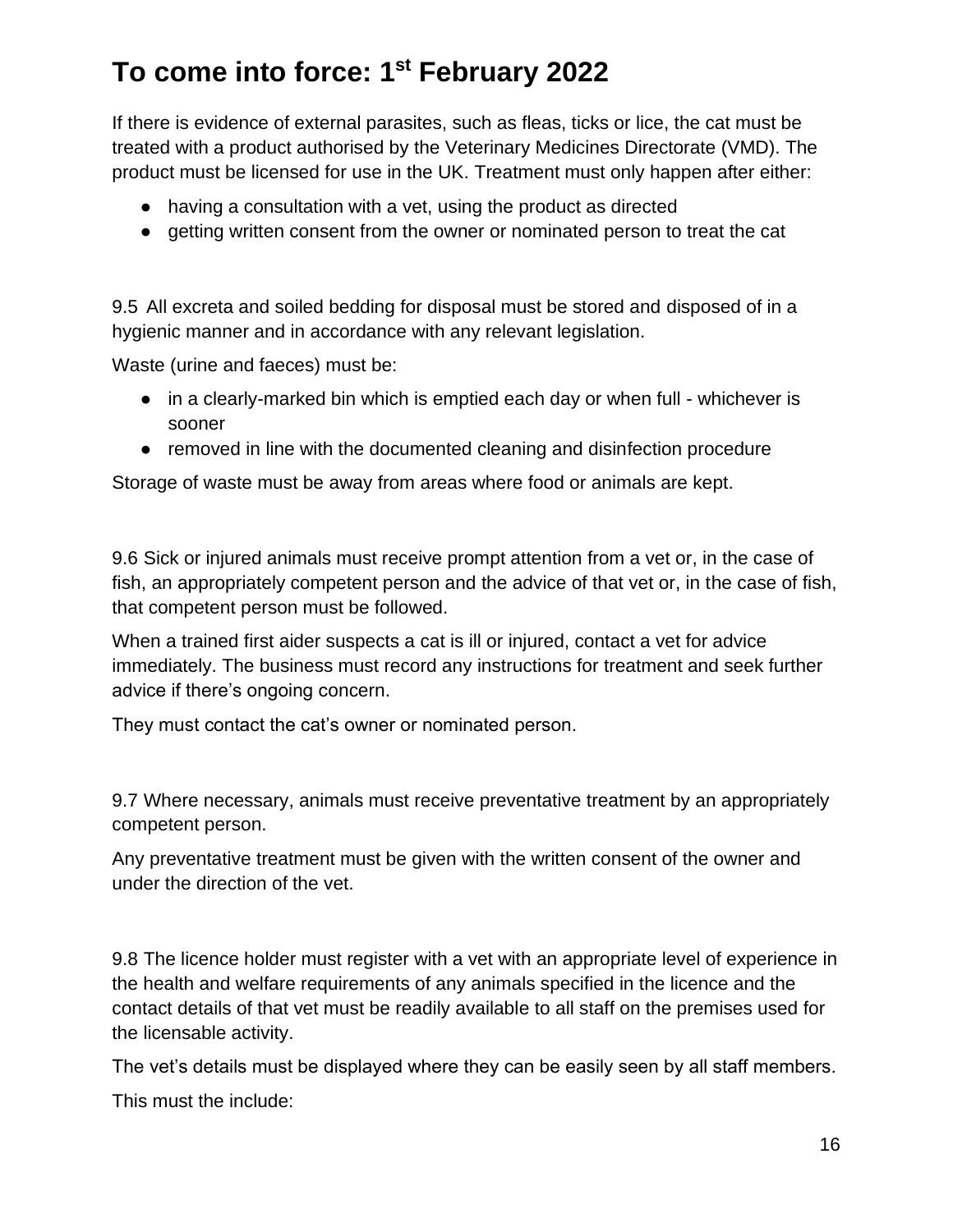- name
- address
- telephone number
- out of hours telephone number

The veterinary practice must be within a reasonable travel distance.

When cats are boarding, the licence holder must get written consent from the cat's owner to state which vet will be used.

9.9 Prescribed medicines must be stored safely and securely to safeguard against unauthorised access, at the correct temperature, and used in accordance with the instructions of the vet.

All courses must be completed to the specifications given by the vet.

Any unused medications must be returned to the owner or prescribing vet.

A fridge must be available to store any medicines that need to be kept at certain temperatures.

9.10 Medicines other than prescribed medicines must be stored, used and disposed of in accordance with the instructions of the manufacturer or vet.

9.11 Cleaning products must be suitable, safe and effective against pathogens that pose a risk to the animals. They must be used, stored and disposed of in accordance with the manufacturer's instructions and used in a way which prevents distress or suffering of the animals.

Disinfectant products must be able to kill viruses and bacteria (viricidal and bactericidal). The choice of cleaning and disinfectant products must be based on:

- suitability
- safety
- compatibility
- effectiveness

Extra care must be taken to use products that are not toxic to cats, but may be safe for other animals, for example phenolic disinfectants.

Staff using cleaning products must be competent in the safe use of detergents and fluids. Cleaning products must: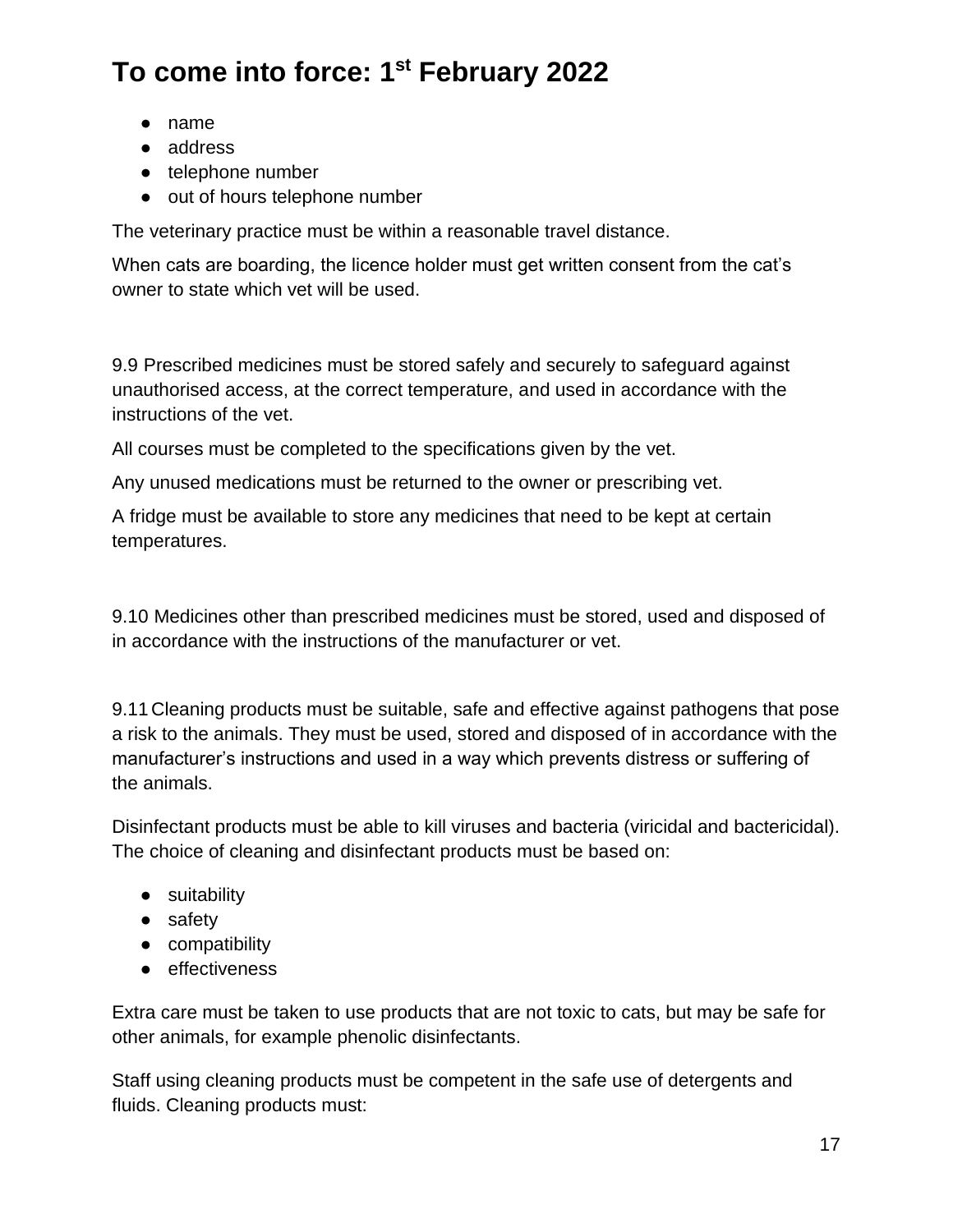- be kept out of the reach of animals
- never be left in the cat unit

Any equipment that has been used on an infectious or suspected infectious cat must be cleaned and disinfected after use or disposed of.

Medication must only be used with prior consent of the owner or after a discussion with a vet.

9.12 No person may euthanise an animal except a vet or a person who has been authorised by a vet as competent for such purpose or:

(a) in the case of fish, a person who is competent for such purpose

(b) in the case of horses, a person who is competent, and who holds a licence or certificate, for such purpose

Only a vet can euthanise a cat.

The licence holder must keep a record of:

- all euthanasia
- the qualified vet that carried it out

Euthanasia must not take place until the owner or nominated person gives consent unless it is crucial for the welfare of the cat.

9.13 All animals must be checked at least once daily or more regularly as necessary to check for any signs of pain, suffering, injury, disease or abnormal behaviour. Vulnerable animals must be checked more frequently. Any signs of pain, suffering, injury, disease or abnormal behaviour must be recorded and the advice and further advice (if necessary) of a vet (or in the case of fish, of an appropriately competent person) must be sought and followed.

Inspectors must be able to access any record and associated checklists.

Presence or absence of faeces and urine must be monitored each day. Any abnormalities must be recorded and acted upon as needed.

Cats staying long-term (over 3 weeks) must be checked for weight-loss or gain. If there are any concerns, advice must be sought from a vet.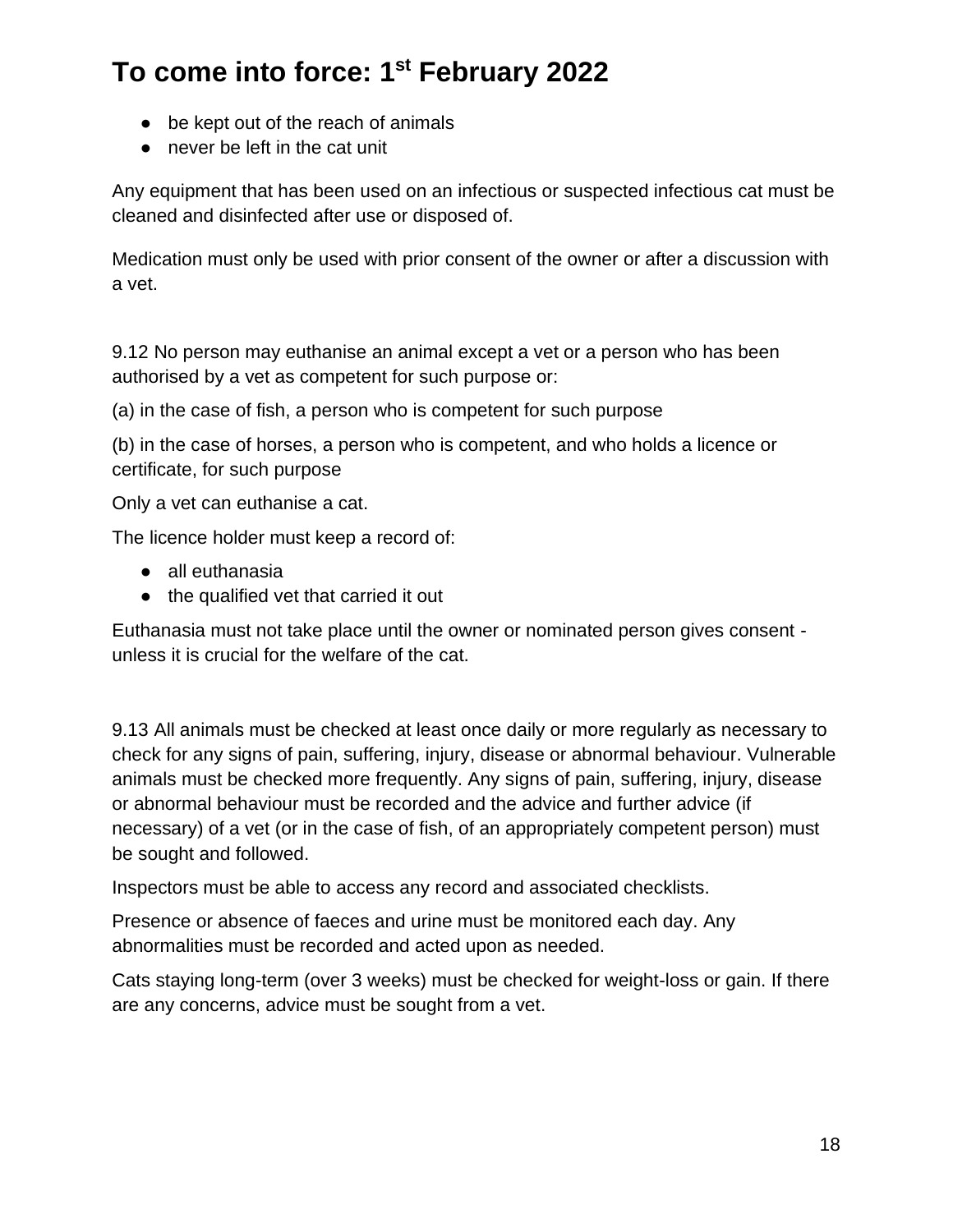Optional higher standard for protecting cats from pain, suffering, injury and disease

Designated on site isolation facilities must be available. They must be the same size and have the same facility requirements as a normal cattery unit.

### 10.0 Emergencies

10.1 A written emergency plan, acceptable to the local authority, must be in place, known and available to all the people on the premises used for the licensable activity. It must be followed where necessary to ensure appropriate steps are taken to protect all the people and animals on the premises in case of fire or in case of breakdowns for essential heating, ventilation and aeration or filtration systems or other emergencies.

Entrances and fire exits must be clear of obstructions at all times.

Suitable firefighting, prevention and detection equipment must be available. It must be maintained and in good working order.

Buildings must have at least one working smoke detector (or other suitable fire detection system) installed in a suitable location on each separate level or floor. Where appropriate, there must be at least one carbon monoxide detector.

An emergency drill programme must be in place with annual testing, or as required by fire risk assessments. All new members of staff must have this training as part of their induction programme.

There must be a plan for housing of the cats if the premises become uninhabitable.

There must be a written policy in place for dealing with extremes of temperature and weather conditions (hot and cold).

All electrical installations must be installed by a qualified person and maintained in a safe condition. They must be sited in a way that does not present a risk.

All equipment must be maintained in a good state of repair and serviced according to manufacturer's guidelines.

10.2 The plan must include details of the emergency measures to be taken for the extrication of the animals should the premises become uninhabitable. It must also include an emergency telephone list with fire service and police contact details.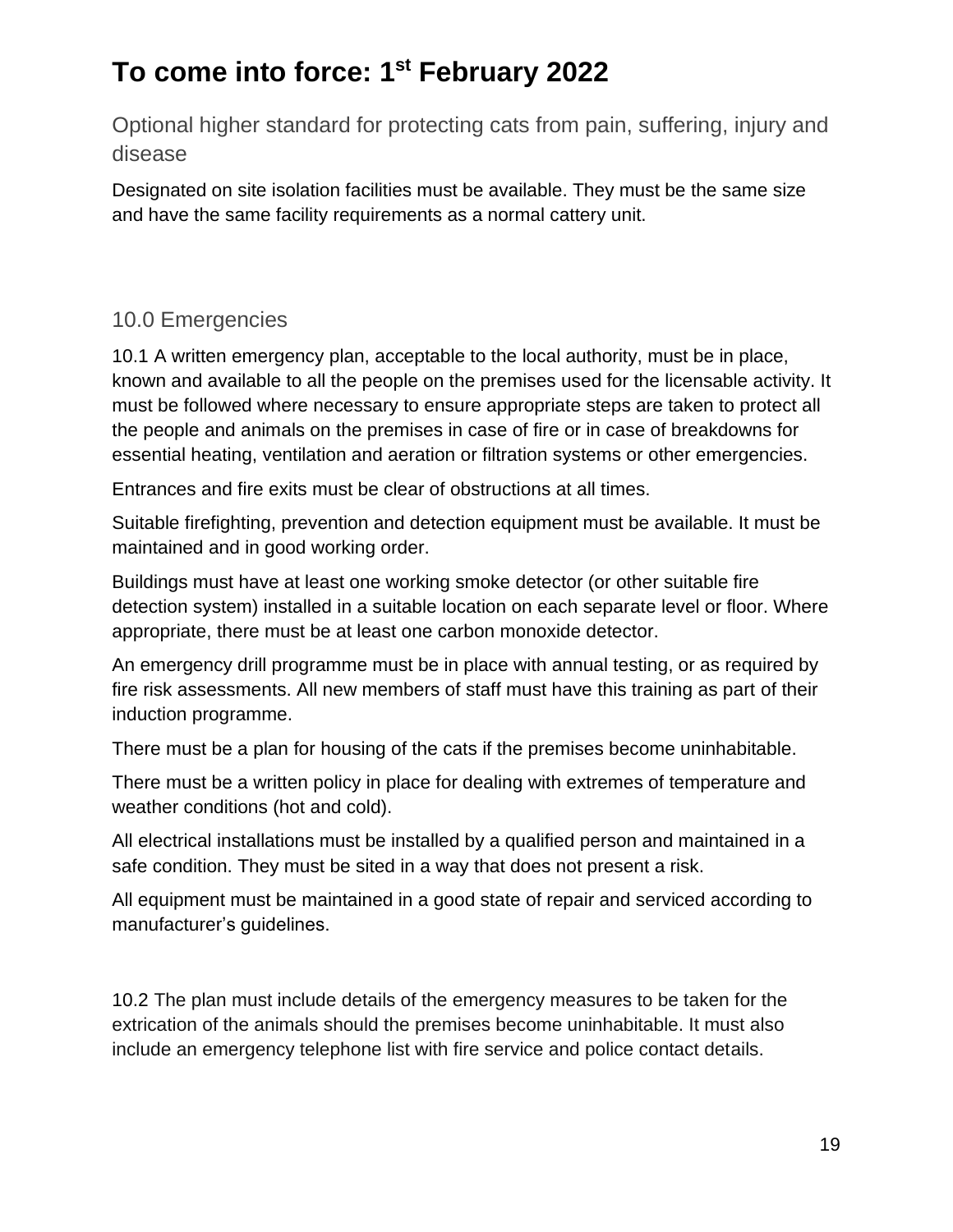10.3 External doors and gates must be lockable.

10.4 A designated key holder with access to all animal areas must at all times be within reasonable travel distance of the premises and available to attend in an emergency.

In a non-domestic setting, an emergency contact name and number must be displayed on the outside of the premises.

A reasonable distance is interpreted as no more than 30 minutes travelling time in normal conditions.

Optional higher standard for emergencies

A competent person must be on site at all times.

### Part B – Specific conditions: providing boarding in catteries for cats (schedule 4, part 1 of the regulations)

Paragraph numbers relate to the conditions in the schedules of the regulations.

#### 2.0 Suitable environment

2.1 Cats within the licensed premises must be prevented from coming into direct contact with other animals from outside the premises.

Sneeze barriers must be in place to prevent contact with animals from outside. They must be placed:

- on the end walls of the exercise run
- at each end of the cattery block

2.2 There must be a safe, secure, waterproof roof over the entire cat unit.

Materials used for the exercise run must be capable of filtering UV light and providing enough shade.

2.3 A cat unit may only be shared by cats from the same household.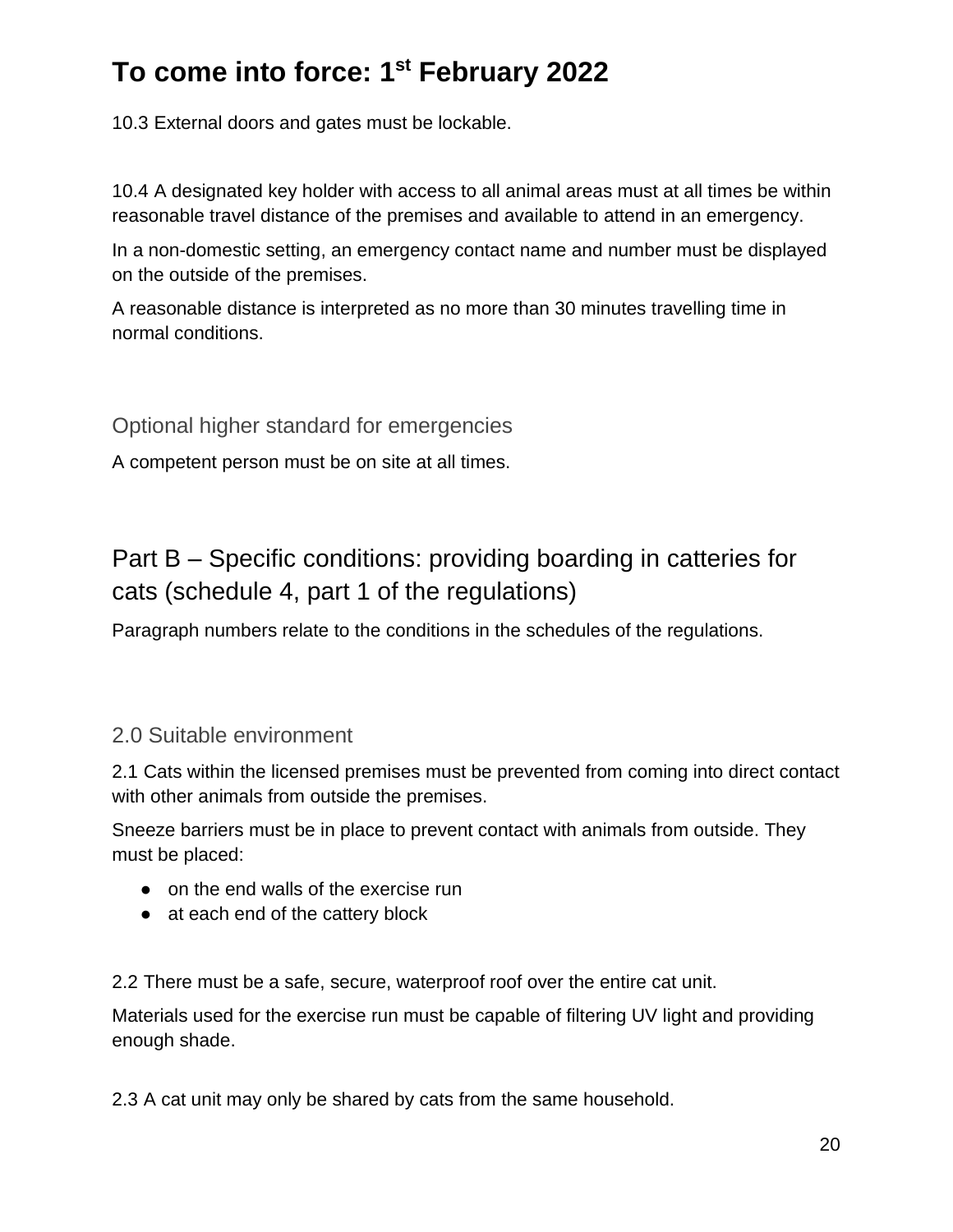2.4 Communal exercise areas are not permitted.

2.5 Each cat unit must be clearly numbered and there must be a system in place which ensures that information about the cat or cats in each cat unit is available to all staff and any inspector.

A one page summary of the cat or cats must be outside each unit or kept in an accessible place for staff. The summary must include:

- the cat's name
- its age
- its sex
- any relevant medical, behavioural or dietary information

2.6 Each cat unit must provide the cat with sufficient space to:

- (a) walk
- (b) turn around
- (c) stand on its hind legs
- (d) hold its tail erect
- (e) climb
- (f) rest on the elevated area
- (g) lie down fully stretched out without touching another cat or its walls

#### Minimum sizes for cat units

The size of a cat unit includes the sleeping area plus the run area. The minimum height for all cat units is 1.8 metres.

These minimum areas and dimensions must be achieved to give cats a suitable and appropriate comfortable space.

A unit for one cat must be at least:

- 0.85 square metres for the area
- 0.9 metres by 0.95 metres for the dimension

A unit for up to 2 cats must be at least:

● 1.5 square metres for the area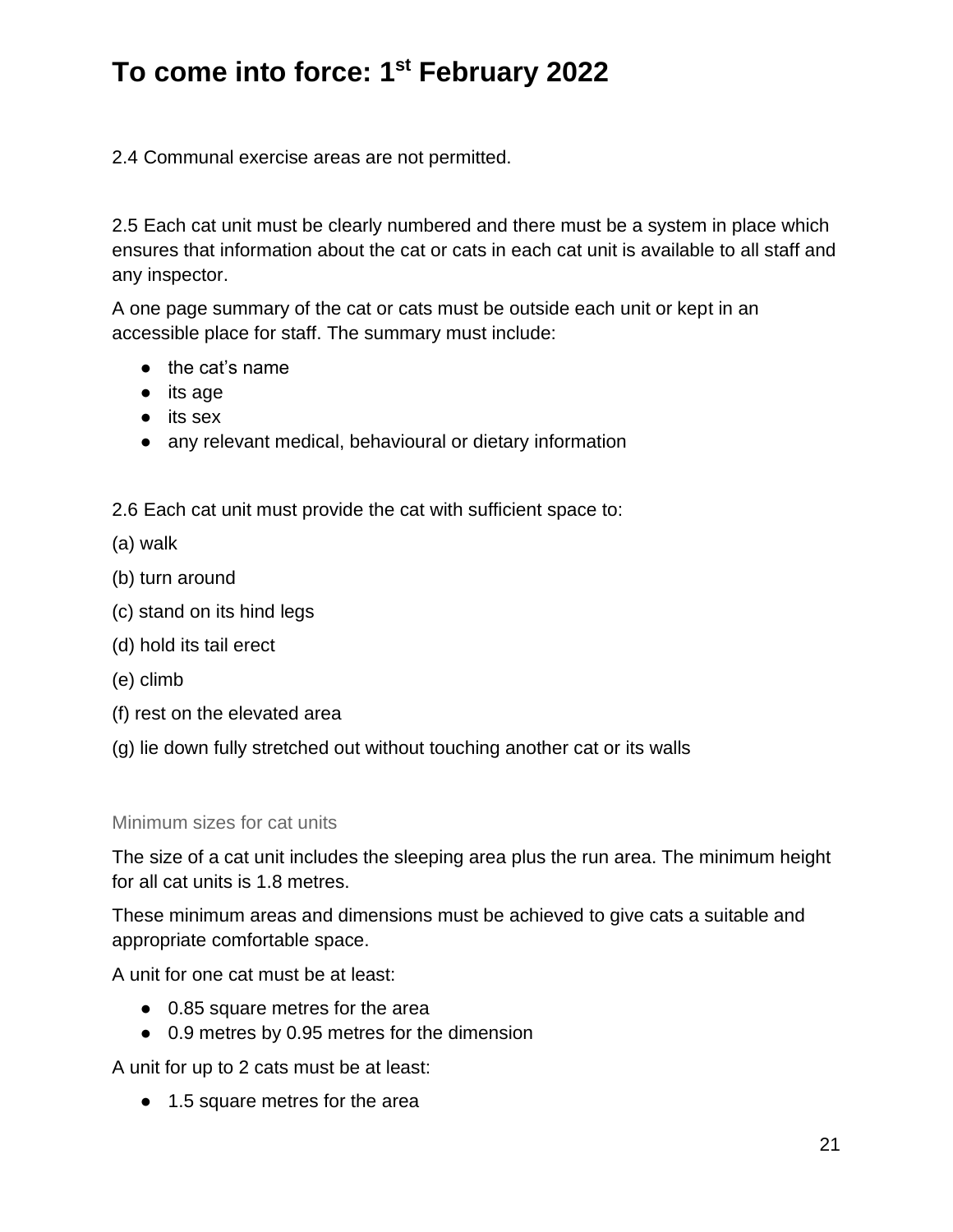● 1.2 metres by 1.25 metres for the dimension

A unit for up to 4 cats must be at least:

- 1.9 square metres for the area
- 1.2 metres by 1.25 metres for the dimension

New builds should not have the one cat size option.

#### Minimum sizes for penthouse sleeping accommodation

Penthouse sleeping accommodation is an enclosed boxed sleeping area or pod raised off the ground. The pod needs to be high enough to be able to clean underneath, but not too high that would make cleaning inside the box difficult.

Facilities must be easily accessible and provide safe easy access by a ramp or steps to the penthouse. Extra consideration must be given for elderly, ill, very young or disabled cats.

The minimum height for all penthouse sleeping boxes or pods is one metre.

A box or pod for one cat must be at least:

- 0.85 square metres for the area
- 0.9 metres by 0.95 metres for the dimension

A box or pod for up to 2 cats must be at least:

- 1.1 square metres for the area
- 0.9 metres by 1.20 metres for the dimension

A box or pod for up to 4 cats must be at least:

- 1.7 square metres for the area
- 1.2 metres by 1.9 metres for the dimension

New builds should not have the one cat size option.

Minimum sizes for exercise runs in full height walk in and penthouse style units

The minimum height for exercise runs must be 1.8 metres.

Runs for one cat must be at least:

- 1.65 square metres for the area
- 0.9 metres by 1.85 metres for the dimension

Runs for up to 2 cats must be at least: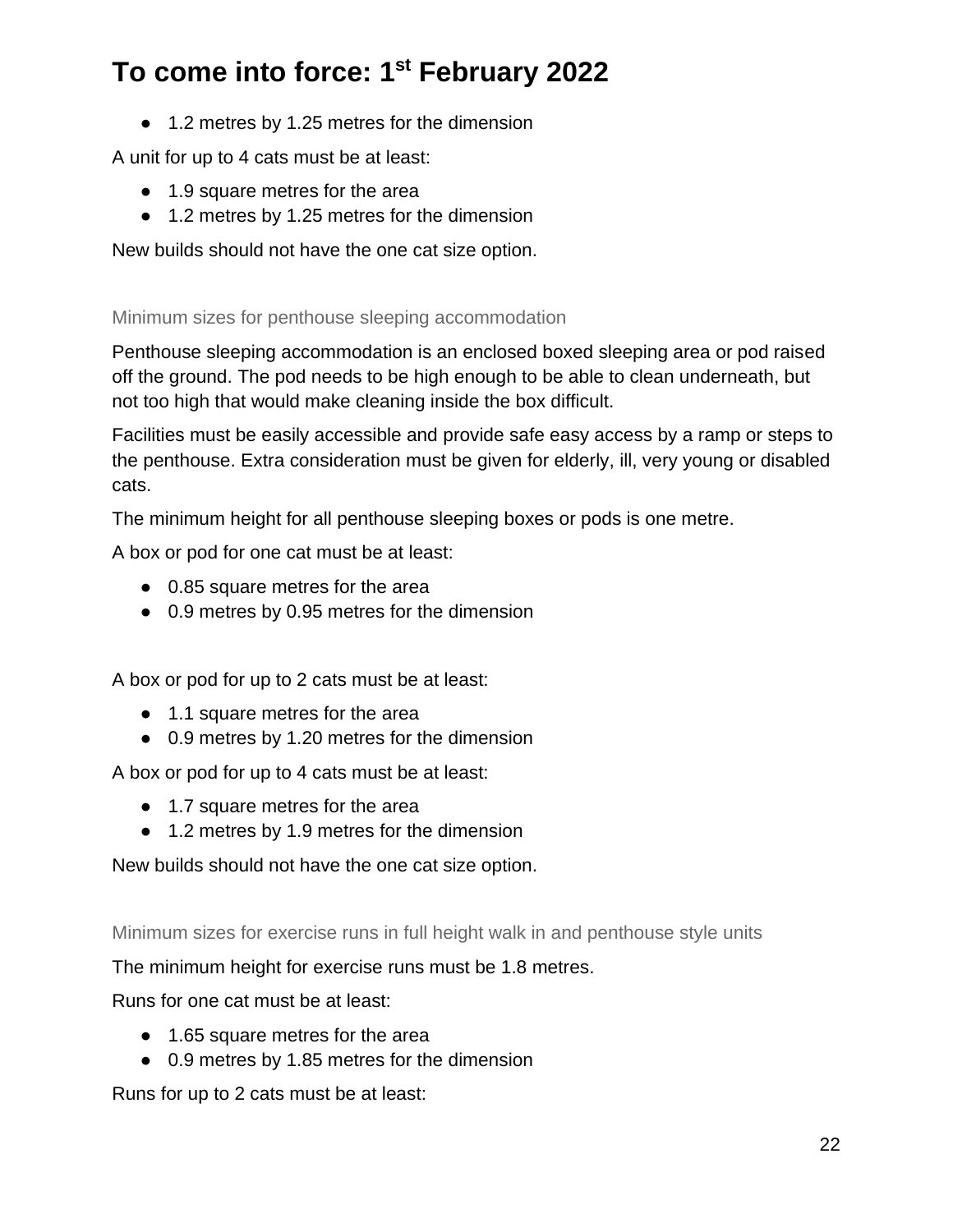- 2.2 square metres for the area
- 1.2 metres by 1.85 metres for the dimension

Runs for up to 4 cats must be at least:

- 2.8 square metres for the area
- 1.2 metres by 2.35 metres for the dimension

For new builds, the measurement of the run area for penthouse units must include the area in front of the penthouse, not the area underneath it. Cats do not use the underneath area.

The 'one cat' size option has also been removed for new builds.

Older catteries will have one cat size unit and shorter runs - this is acceptable. New builds must use the bigger dimensions.

2.7 Each cat unit must have sufficient space for each cat to sit, rest, eat and drink away from the area where it urinates and defecates.

Each unit must have space for at least 60 centimetres separation between the litter tray, resting place and feeding area. This allows cats to sit, rest and eat away from areas where they urinate and defecate.

2.8 Cats must have constant access to their sleeping area.

A raised bed may help to avoid cats sleeping in any draughts. All beds and bedding areas must be kept clean, dry and parasite free.

Bedding must be made of a material that is easy to wash, disinfect or disposed of.

A cat must not be left without bedding, unless instructed otherwise by the cat's owner.

Soft bedding materials must be provided and adapted if needed for old, young or infirm cats to help regulate their body temperature.

Access between the exercise and sleeping accommodation must be through a securely fitted and suitably sized cat flap. It must be capable of being securely propped open if needed.

2.9 A litter tray must be provided at all times in each cat unit. A safe and absorbent litter material must be provided. Litter trays must be regularly cleaned and disinfected.

In a multiple cat unit, the number of trays must be appropriate to the number of cats.

Trays must be impermeable, easy to clean, disinfect or dispose of. The tray must be: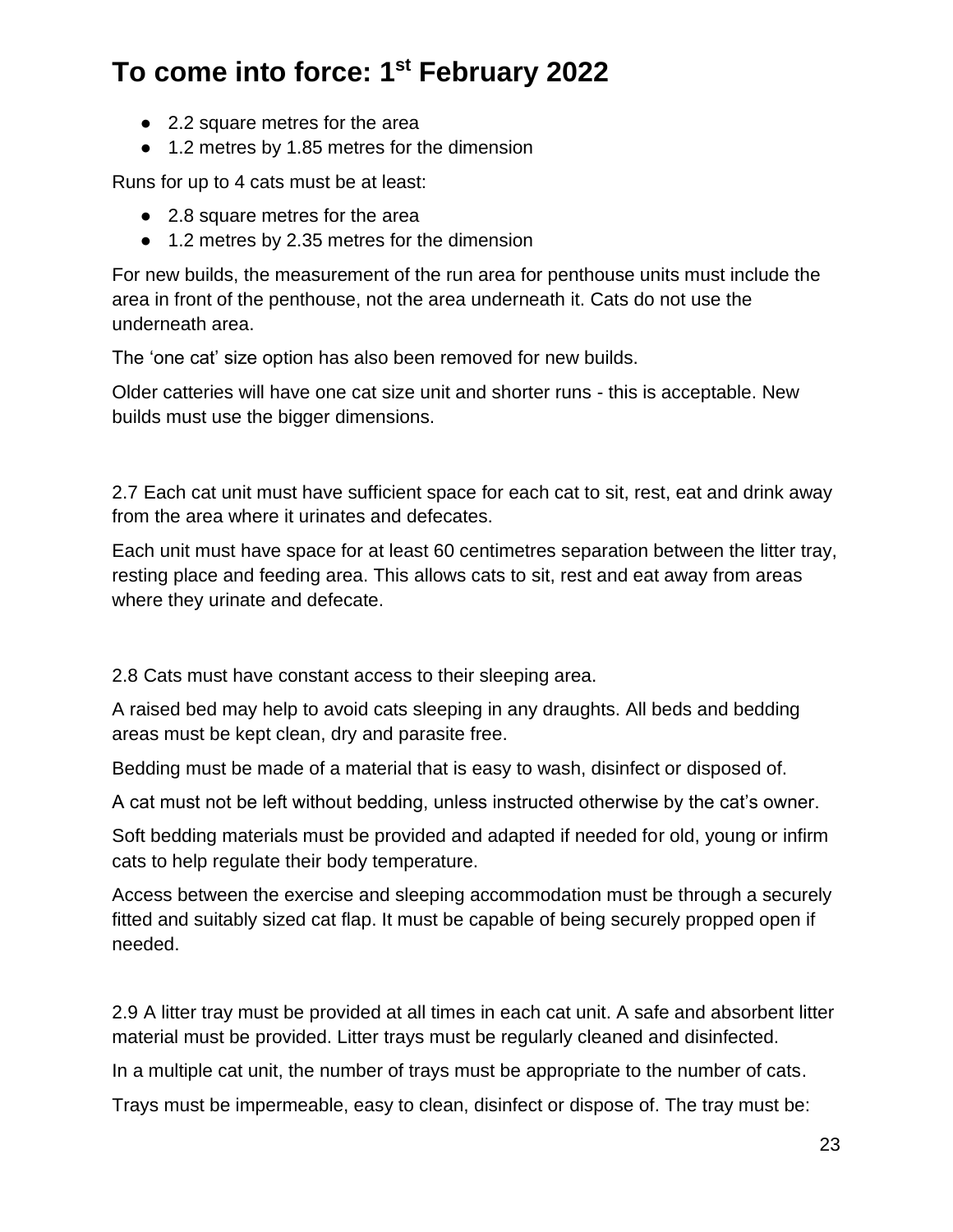- large enough for the cat to turn around at least 30 centimetres by 42 centimetres
- deep enough for digging in litter at least 3 centimetres deep

The following materials are not considered acceptable to use as litter:

- loose sawdust
- shredded newspaper
- sheet newspaper
- soil

2.10 Each cat unit must include an elevated area.

These must be large enough for a cat to lie on and available in the sleeping accommodation or the run.

Facilities must be available to give safe, easy access to elevated areas for any elderly, ill, very young or disabled cats.

2.11Adjoining cat units must have solid barriers covering the full height and full width of the adjoining wall.

For new builds, sneeze barriers must be at a minimum translucent. This means allowing light to pass through, but only enough so that objects on the other side cannot be clearly distinguished. This reduces stress when cats cannot see each other.

New builds using gaps between units must have a full height full width translucent sneeze barrier on one side of the gap.

2.12 Any gaps between cat units must be a minimum of 0.6 metres wide.

The width of the corridor between facing units must be at least 1.2 metres. If the width of a corridor is less than 1.2 metres, sneeze barriers must be applied to the front of the units.

2.13 Any cat taken out of a cat unit must be secured in a suitable carrier.

A spare cat carrier must be kept at the cattery in case the owners do not arrive with their cat in a secure carrier.

2.14 The sleeping area must form part of the cat unit and be free from draughts.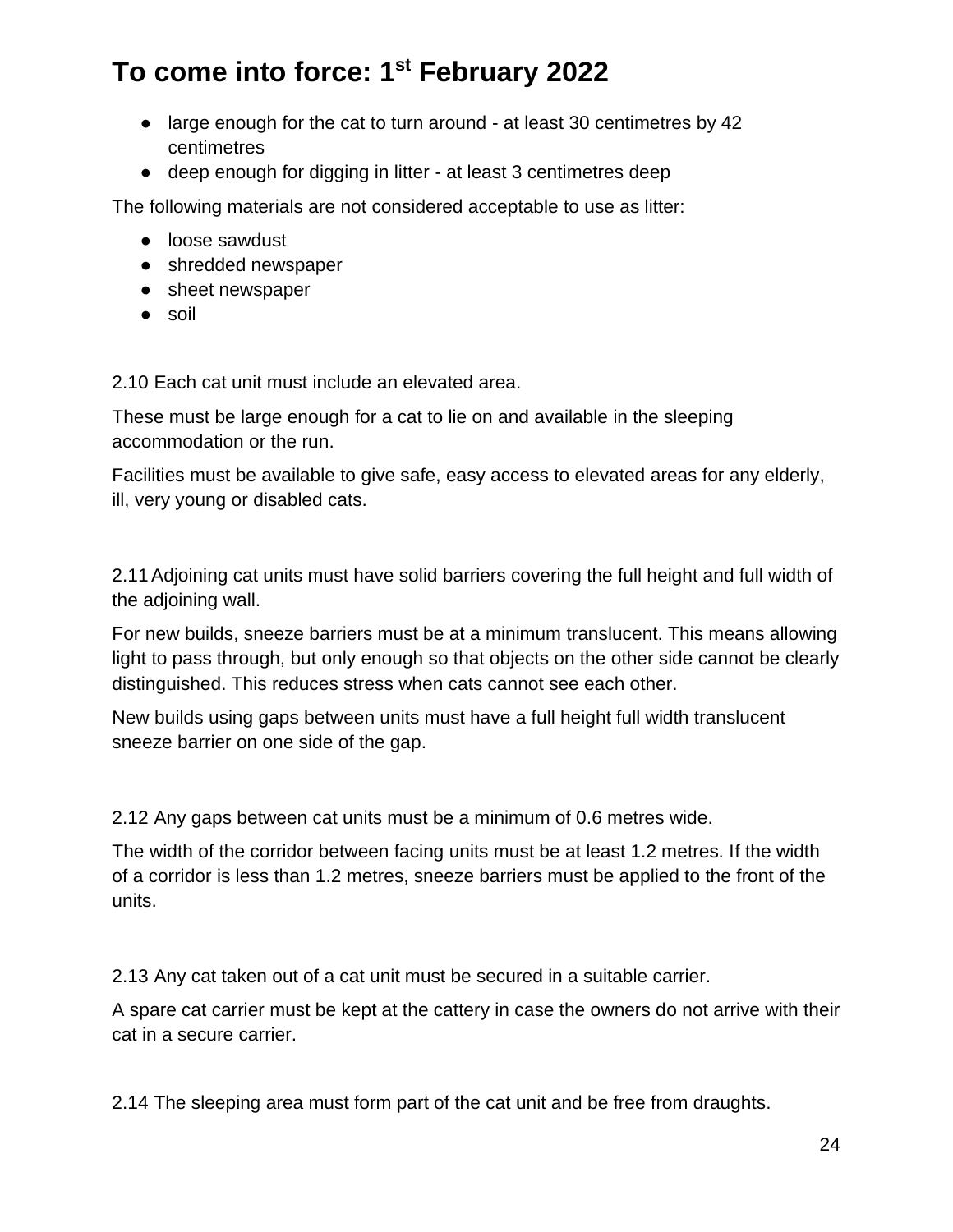#### Required higher standards for providing a suitable environment for cats

Cat units must be 1.5 times the minimum area sizes in this guide. The calculation of the total area can include raised areas.

Sneeze barriers must be completely opaque rather than translucent. They will be:

- up to 600 millimetres and behind any shelves
- 300 millimetres above and to the side of any shelves

Required higher standards for providing a suitable environment for cats

Each cat must have access to at least two raised areas – one of which must be in the sleeping area and one must be in the exercise area.

#### 3.0 Monitoring behaviour and training

3.1 There must be an area within the unit in which the cat can avoid seeing other cats and people if it so chooses.

Cats must be provided with a hiding place. This can be as simple as providing any of the following in the units:

- a cardboard box
- an igloo-type bed
- the cat's own carrier
- other structures

Any reusable structures need to be replaced or cleaned and disinfected between each cat.

3.2 Each cat unit must include a facility for scratching. Any surface within a cat unit available for scratching must either be disinfected between uses by different cats or disposed of.

Each cat must have a scratching facility which can be disposed of, such as carpet squares or one that is waterproof such as wood. The scratching facilities must be capable of being cleaned.

If a scratching facility is provided by the owner it must be kept within that cat's unit and used for that cat only. It must be returned to the owner at the end of the cat's stay.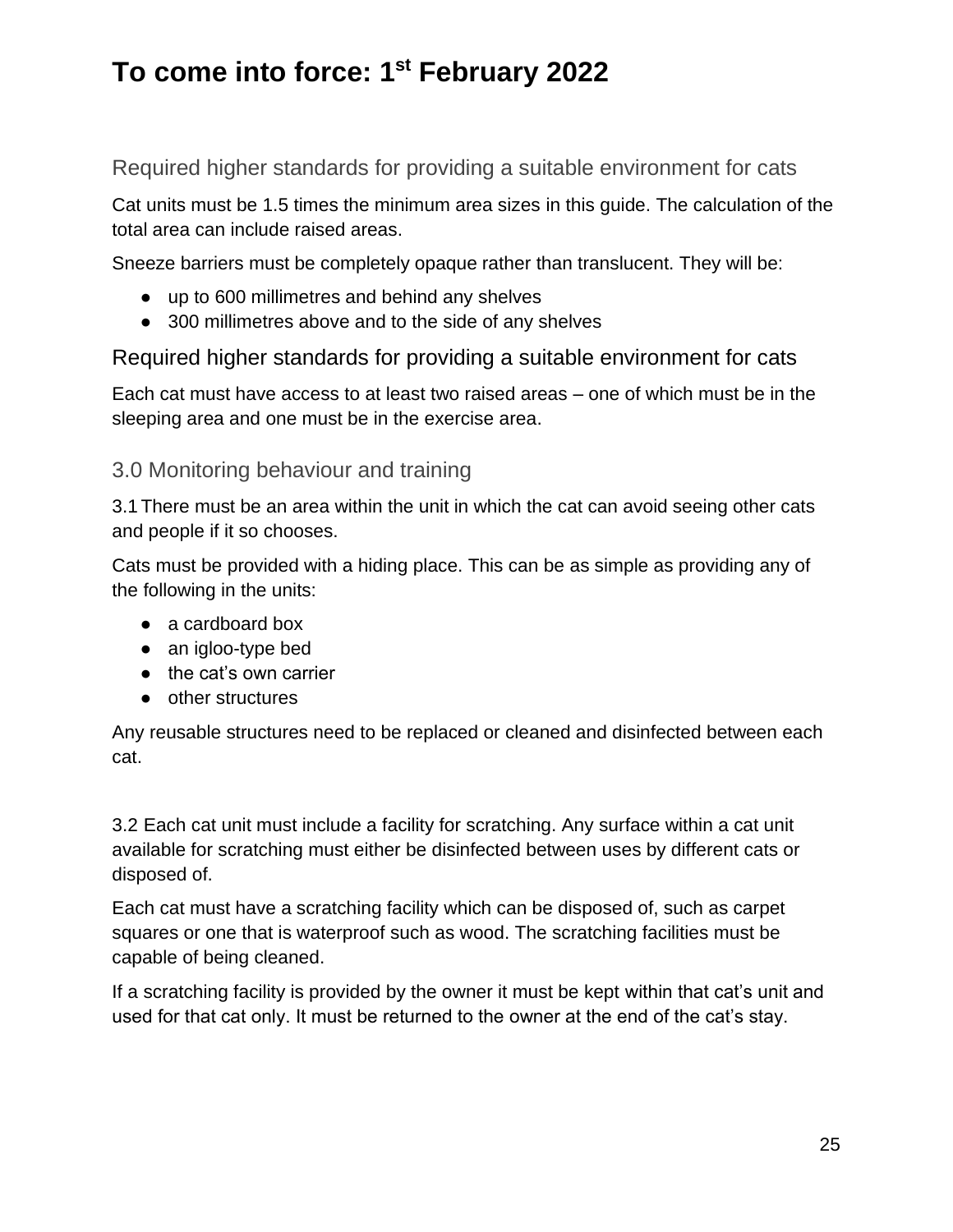3.3 All cats must be provided with toys or feeding enrichment (or both) unless advice from a vet suggests otherwise.

3.4 All toys and other enrichment items must be checked daily to ensure they remain safe and must be cleaned and disinfected at least weekly.

If toys or feeding enrichment equipment are provided by the cat's owner, they must be kept within that cat's unit and used for that cat only. They must be returned to the owner at the end of the cat's stay.

All toys and enrichment equipment must be cleaned and disinfected between different cats.

Toys must be disposed of if they are not safe.

#### 4.0 Records

4.1 A register must be kept of all the cats on the premises which must include:

- (a) the dates of each cat's arrival and departure
- (b) each cat's name, age, sex, neuter status and a description of it or its breed
- (c) each cat's microchip number, where applicable
- (d) the number of any cats from the same household
- (e) a record of which cats (if any) are from the same household

(f) the name, postal address, telephone number and email address of the owner of each cat and emergency contact details

(g) in relation to each cat, the name, postal address, telephone number and email address of a local contact in an emergency

(h) the name and contact details of each cat's normal vet and details of any insurance relating to the cat

(i) details of each cat's relevant medical and behavioural history, including details of any treatment administered against parasites and restrictions on exercise

- (j) details of each cat's diet and related requirements
- (k) any required consent forms

(l) a record of the date or dates of each cat's most recent vaccination, worming and flea treatments

(m) details of any medical treatment each cat is receiving